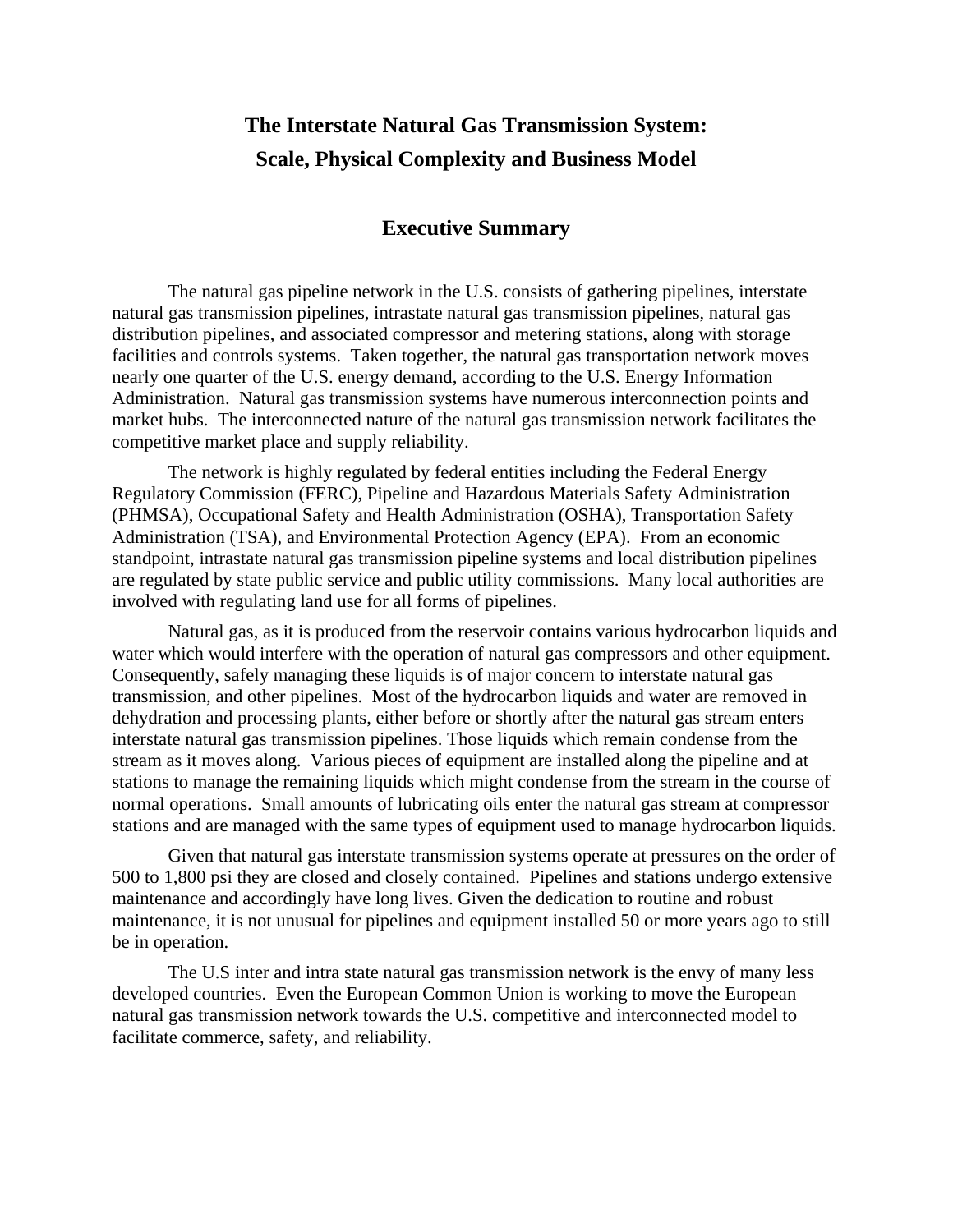# **Introduction**

The U. S. depends on natural gas for almost one quarter of its energy needs. Natural gas consumers, including residential, commercial, industrial and power generation facilities expect the reliable 24/7/365 supply of natural gas.

The natural gas pipeline network in the U.S. consists of gathering pipelines, interstate natural gas transmission pipelines, intrastate natural gas transmission pipelines, natural gas distribution pipelines and associated compressor and metering stations along with storage facilities and controls. The network is highly regulated by federal entities including the Federal Energy Regulatory Commission (FERC), Pipeline and Hazardous Materials Safety Administration (PHMSA), Occupational Safety and Health Administration (OSHA), Transportation Safety Administration (TSA), and Environmental Protection Agency (EPA). From an economic standpoint, intrastate natural gas transmission pipeline systems and local distribution pipelines are regulated by state public service and public utility commissions. Many local authorities are involved with regulating land use for all forms of pipelines.

Long-range natural gas transmission pipelines and other facilities such as compressor and meter stations were first built in the U. S. starting around the late 1920's. Following World War II, construction of long distance natural gas transmission lines accelerated; in fact, almost half (142,000 miles) of the natural gas pipelines currently in service were constructed in the 1950's and  $1960$  $1960$ 's.<sup>1</sup>

As the nation grew, the interstate natural gas transmission business model evolved to meet the economic reality of the day. FERC regulations resulted in a change from providing gas merchant services to providing gas transportation services, which drove interstate natural gas transmission to interconnect with each other and with other pipelines for commercial reasons (Figure 1).

# *Figure 1. The U. S. natural gas pipeline network. Source: Energy Information Agency.*

Today, there are no major interstate pipelines that operate in isolation, i.e., without interconnection with at least one or more other pipelines. Typically, there are interconnects (receipt and/or delivery) with many other pipelines and multiple customers on all interstate pipelines.

Interstate and intrastate natural gas transmission pipelines are generally not well known to the general public, being mostly buried with only above ground markers to show their location; they are "out of sight and out of mind". Where above ground structures such as compressor, meter, pigging, and valve stations exist, they are secured against public access.

The purposes of this paper are:

- describe and define the equipment used in interstate natural gas transmission systems;
- provide a sense of the scope of complexity of these systems and components; and

 $\overline{a}$ 

<sup>&</sup>lt;sup>1</sup>Extracted August 6, 2010 from

<span id="page-1-0"></span>[http://www.eia.doe.gov/energyexplained/index.cfm?page=natural\\_gas\\_pipelines](http://www.eia.doe.gov/energyexplained/index.cfm?page=natural_gas_pipelines)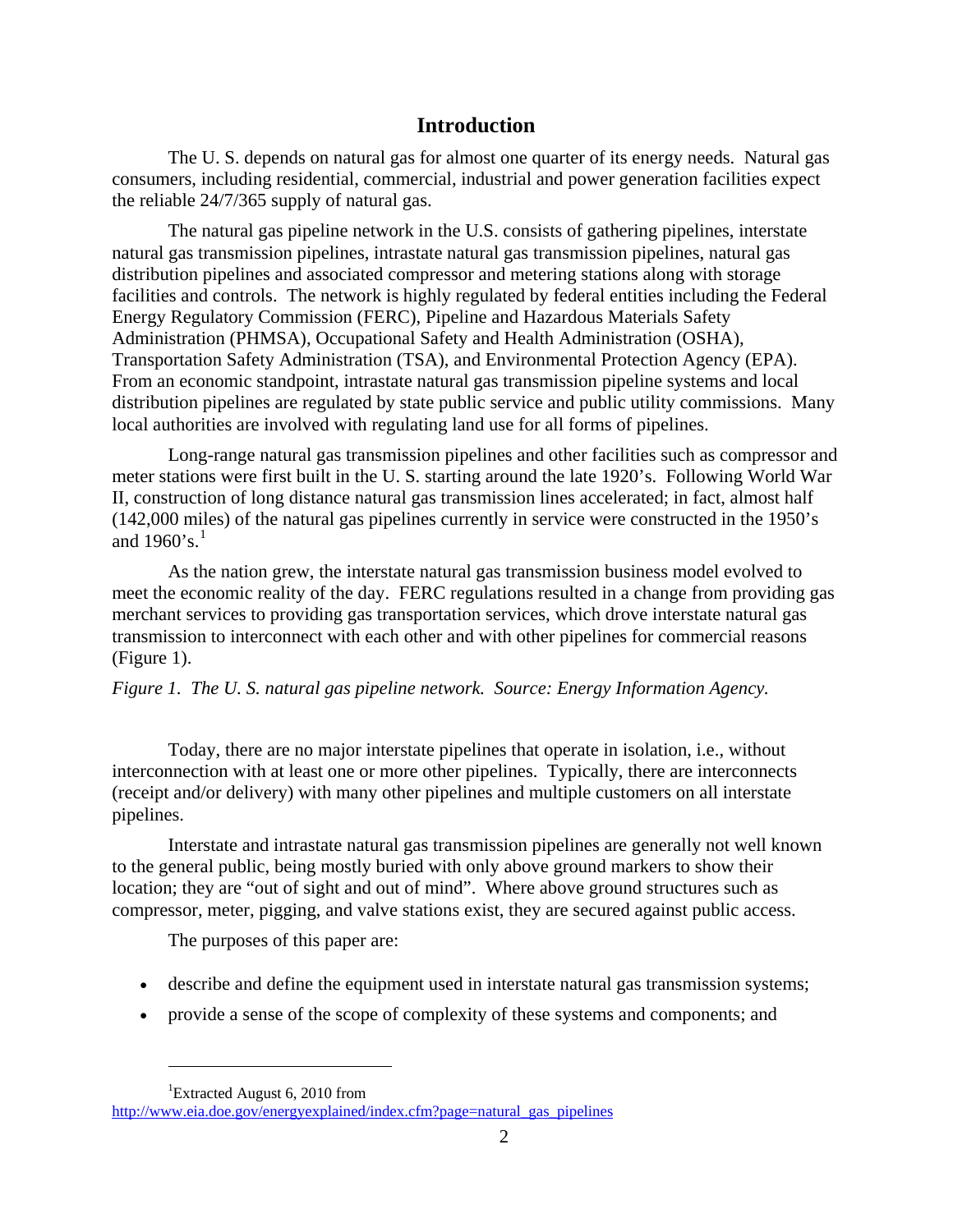• describe the liquids removal process inherent to these systems as well as those installed to capture and prevent the migration of PCB-containing lubricants.

# **Natural Gas**

Pipeline quality natural gas is an odorless transparent gas, consisting primarily of methane (CH4), with minor amounts of ethane, propane, butane, hydrogen sulfide, carbon dioxide, nitrogen, and oxygen. The first step downstream of production areas in the natural gas transmission process is separating the various liquids and gases from each other. The liquids are separated from the gases and from each other, with water going into one tank, crude oil into another tank, and the gas stream going directing into a pipeline after processing and/or dehydration.

In Figure 2 the separators are in the right background and the storage tanks in the foreground contain crude oil and produced water. Barely visible to the right of the tanks is a small gray box containing gas metering equipment.

# *Figure 2. Lease separators and oil tanks. Courtesy Pipeline Knowledge & Development.*

The most economical and efficient way to transport natural gas is via pipeline under pressure.<sup>[2](#page-2-0)</sup> In order to transport natural gas economically and efficiently, it is compressed and flows through a continuous pipeline under pressure. While the "dry" natural gas stream moves through the buried pipeline, it contains some minor amounts of condensable light-end hydrocarbons and water. As this stream cools, some of the hydrocarbons and water reach their dew points and condense into liquids.

While liquids have always been removed for from natural gas streams for operating reasons, economic incentive exists to remove them as well as hydrocarbon liquids are normally priced higher than methane on an energy equivalent bases. For gas to be transported on the interstate natural gas transmission system it must meet "pipeline quality natural gas" standards. Typical pipeline quality gas specification is a moisture content of 7 lbs of water or less per 1 MMSCF.

# **The Natural Gas Pipeline Network**

The U.S. Energy Information Administration (EIA) describes the U.S. natural gas network as a highly integrated transmission and distribution grid that can transport natural gas to and from nearly any location in the lower 48 States. The natural gas pipeline grid comprises:

• More than 210 natural gas pipeline systems.

 $\overline{a}$ 

- 305,000 miles of interstate and intrastate transmission pipelines.
- More than 1,400 compressor stations that maintain pressure on the natural gas pipeline network and assure continuous forward movement of supplies.
- More than 11,000 delivery points, 5,000 receipt points, and 1,400 interconnection points that provide for the transfer of natural gas throughout the United States.
- 24 hubs or market centers that provide additional interconnections.

<span id="page-2-0"></span><sup>&</sup>lt;sup>2</sup> Vehicular/rail transport of compressed natural gas is not economically feasible because it is significantly less dense than a liquid (e.g., oil) or a solid (e.g., coal).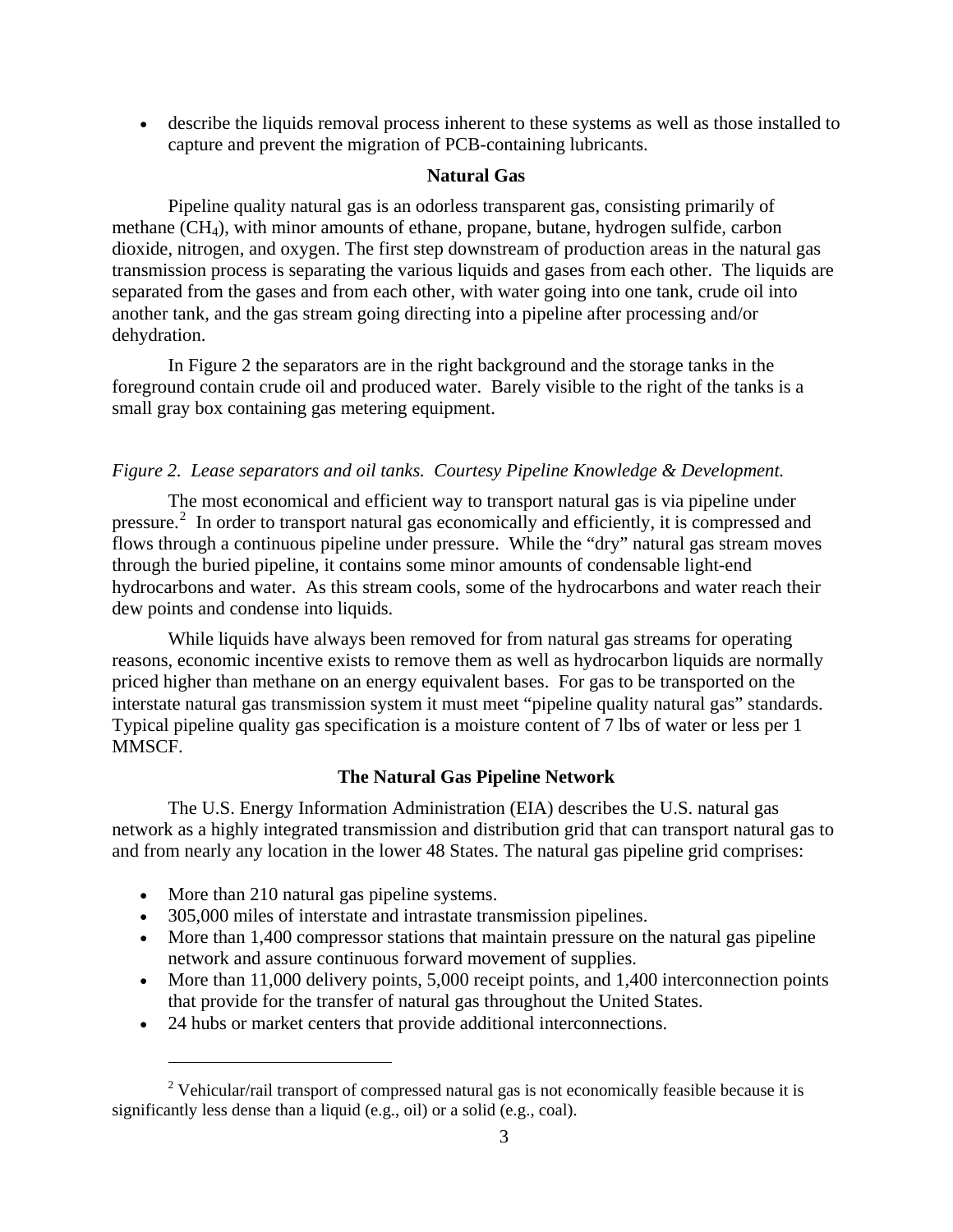- 400 underground natural gas storage facilities.
- 49 locations where natural gas can be imported/exported via pipelines.
- 8 LNG (liquefied natural gas) import facilities and  $100$  LNG peaking facilities<sup>[3](#page-3-0)</sup>.

The interconnected nature of this network is one of the keys to the system's reliability. The European Common Union, for example, through Directive 2003/55/EC is currently attempting to open up competition and which will help drive the European network towards the interconnected and competitive nature of the U.S. natural gas network.

# **Natural Gas Pipeline Functions**

Natural gas pipelines provide three transportation functions, gathering, transmission (interstate and intrastate), and distribution. Pipeline companies, along with storage companies store natural gas in geologic formations and other storage facilities to balance production supply and market demand. They receive gas from natural gas producing companies and move it to downstream customers. Some, but not all, natural gas requires processing to meet gas quality specifications. Gas processing may include dehydration plants, amine units for removal of hydrogen sulfide and/or carbon dioxide, and liquid extraction plants where the majority of the liquids are removed from the gas stream. Liquids extraction plants are typically located near the production areas (Figure 3).

# *Figure 3. Gas liquids extraction plant. Courtesy Pipeline Knowledge & Development.*

Liquid extraction plants are not part of the transportation system nor are their rates, or their returns, regulated. Dehydration plant, however, depending on gas quality, may be installed and owned and operated by the interstate natural gas transmission company. These plants remove liquids, particularly water, from the gas stream.

In Figure 4 the series of horizontal pipes in the background is the "slug catcher" to collect and separate liquids from the three phase flow (*i.e.*, gas, condensate, and water) arriving from production areas. The two towers in the right foreground are glycol dehydration towers that remove water vapor from the gas prior to compression and transmission. The two aluminum horizontal objects in the center foreground are glycol re-boilers that heat the glycol to boil off the absorbed water and allow the glycol to be re-used.

# *Figure 4. Dehydration plant.*

 $\overline{a}$ 

Interstate and intrastate natural gas transmission pipelines sometimes called "main lines" transport the gas from production areas or gas plants to downstream customers, including distribution companies, and industrial and other end users. Distribution lines receive gas from interstate and intrastate natural gas transmission companies and deliver the gas to homes, schools, hospitals, plants and commercial establishments (Figure 5).

<sup>&</sup>lt;sup>3</sup> Extracted August 6, 2010 from

<span id="page-3-0"></span>[http://www.eia.doe.gov/pub/oil\\_gas/natural\\_gas/analysis\\_publications/ngpipeline/index.html](http://www.eia.doe.gov/pub/oil_gas/natural_gas/analysis_publications/ngpipeline/index.html)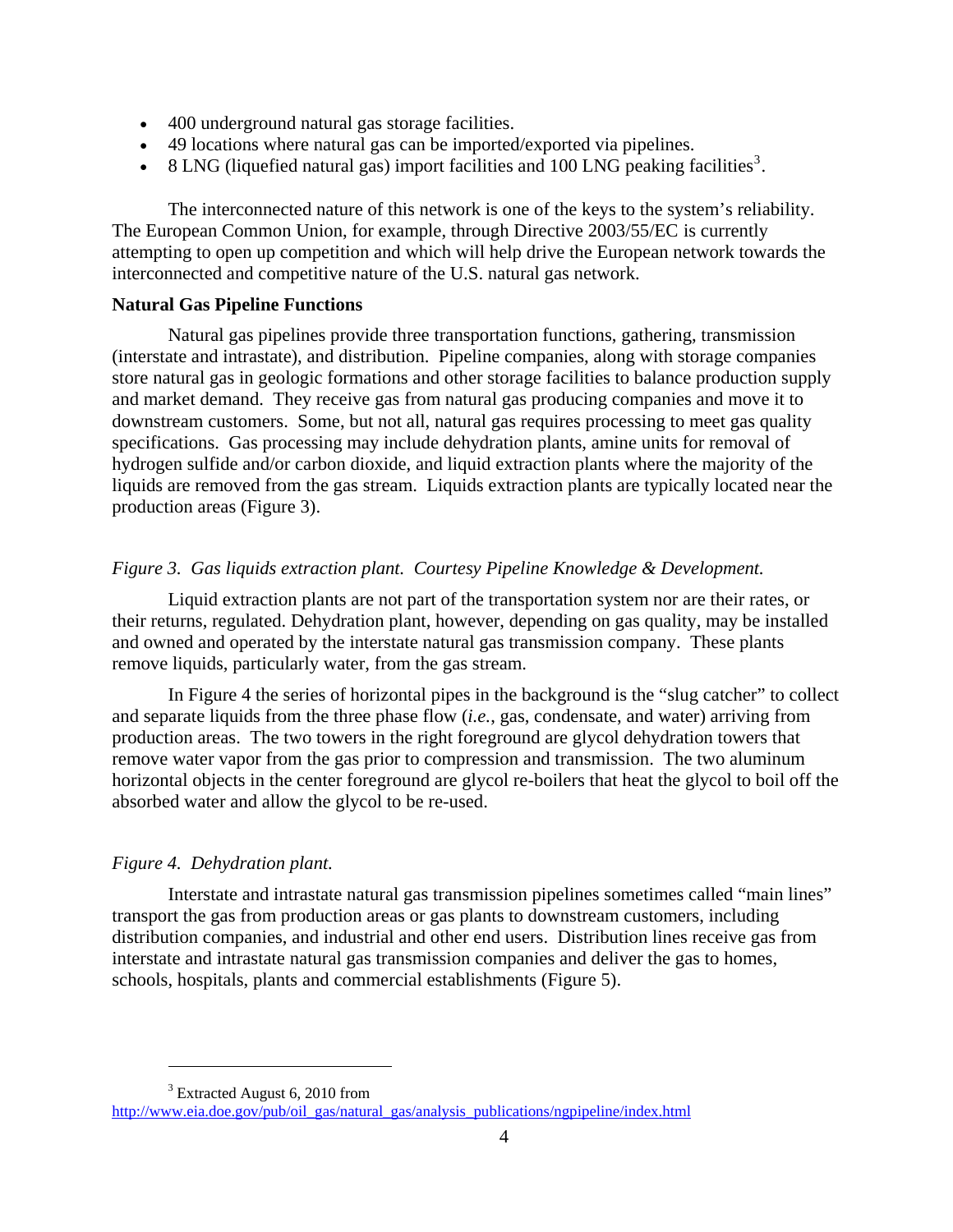# *Figure 5. Natural gas pipeline value chain. Source: Oil and Gas Pipeline Fundamentals by Pipeline Knowledge & Development.*

Sometimes local distribution companies both sell and transport the gas. Other times they merely play a transportation function with the customers buying the gas directly from natural gas producers.

The three different functions performed mean that gathering, transmission, and distribution pipelines, have some differences when it comes to design, operations, and maintenance. The focus of this paper is on interstate natural gas transmission pipelines, their design, operations, and maintenance, although significant similarities exist between interstate and intrastate transmission pipelines.

#### **Geographical characterization of the natural gas transmission network**

Of the over 300,000 miles interstate and intrastate natural gas transmission lines in the U.S. about twenty percent are located in one state – Texas. Texas by itself has more miles of pipeline than any of the EIA regions of the country (Figure 6).

*Figure 6. Natural gas pipeline mileage distribution. Prepared by Pipeline Knowledge & Development from EIA data.* 

Compressor stations dot the country side spaced on the order of every 50 to 100 miles along the pipeline system (Figure 7).

#### *Figure 7. Natural gas compressor stations. Source: EIA web site.*

Likewise hubs create market centers where natural gas transmission lines converge (Figure 8).

#### *Figure 8. Natural gas pipeline hubs. Source: EIA web site.*

Finally, all forms of storage (other than gas stored as LNG or CNG) are limited to areas where the geology supports them (Figure 9).

#### *Figure 9. Natural gas storage. Source: EIA web site.*

#### **The Interstate Natural Gas Transmission Business Model**

Up until 1978, the interstate natural gas transmission pipeline business operated on a gas merchant business model. The pipeline companies bought gas from producers, moved it to the marketplace and sold it to local distribution customers and some large end users. But in 1978, Congress passed the Natural Gas Policy Act (NGPA). The NGPA abolished the Federal Power Commission (FPC) which had regulated the natural gas business, and replaced it with the Federal Energy Regulatory Commission (FERC). For more about the history leading up to passage of the NGPA see Appendix A.

One of the main tasks given the newly formed FERC was creating a single, nation-wide, gas market. FERC Order 636, issued in 1993, sometimes referred to as the Final Restructuring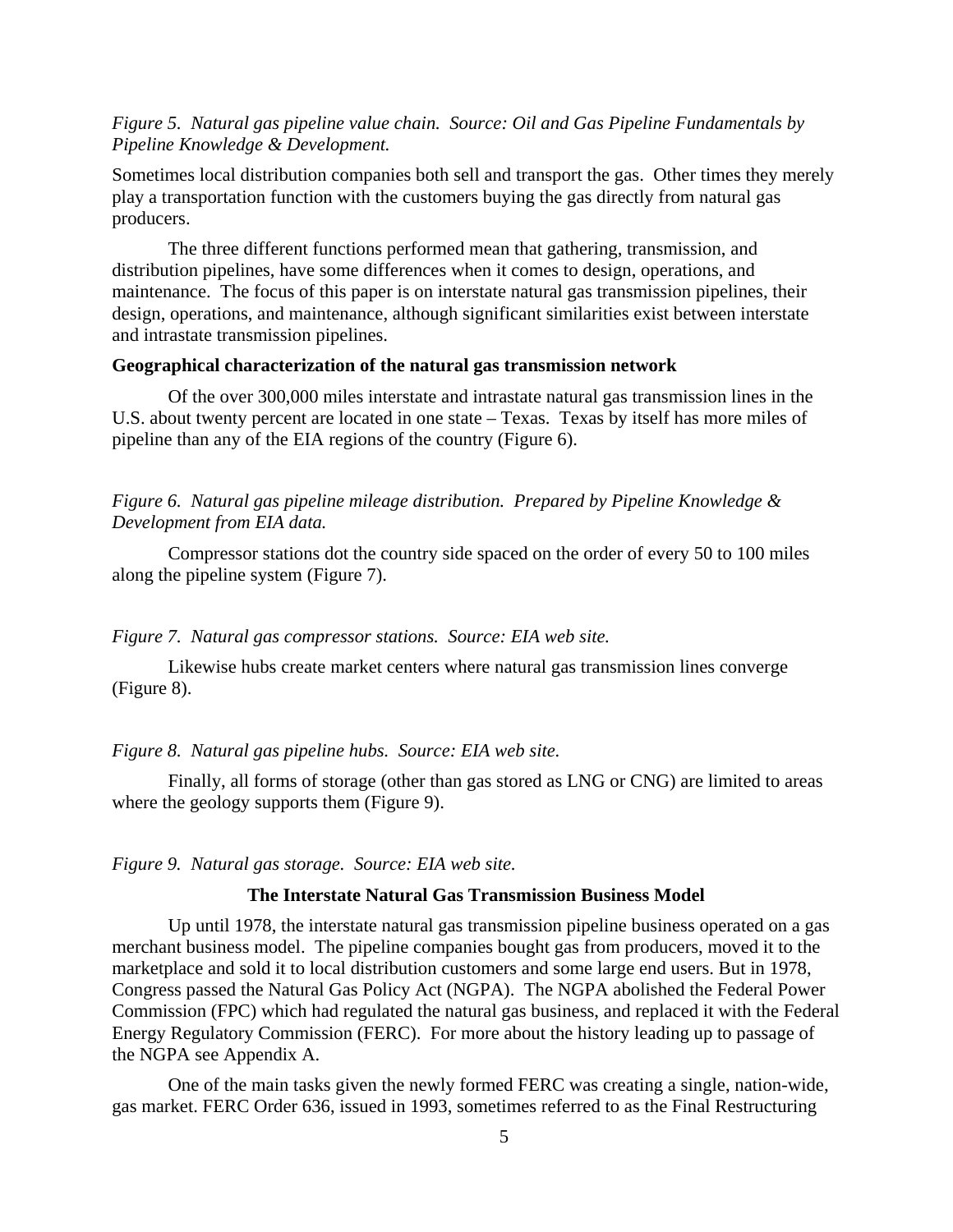Rule, completed the process of "unbundling" natural gas prices from the cost of transporting and storing it. Natural gas prices are now decontrolled, but transportation and storage rates and services continue to be tightly regulated.

Rather than competing against each other to buy and sell gas, interstate and intrastate natural gas transmission companies now compete against each other to sell transportation and storage services, and the pipeline customers compete against each other to buy and sell natural gas. This fundamental structural change in the marketplace has driven natural gas transmission customers to demand an interconnected network to facilitate the market. Transmission companies may not always want to make connections which would allow gas to exit their system but FERC regulations require "open access". Of course the transmission companies are always willing to make connections which allow them to move more gas and earn higher revenues.

#### **Service and rates**

Many natural gas customers have limited options when it comes to heat and power. They depend solely on natural gas to heat their homes, schools, hospitals, and offices, and cook their food. Companies supplying these customers need guaranteed (firm) service. Others, like some industrial customers and power generators, can tolerate service interruptions in return for lower rates. They might switch between fuels or delay when they need gas until later in the day. These sets of differing needs gave rise to two primary levels of transportation and storage services. The two basic levels of service are firm (sometimes called guaranteed), and interruptible. Each has its own rate structure regulated by the FERC.

Firm service. While the rate setting process is detailed and has become rather complex, in general, firm transportation rates reserve space and guarantee specific volumes of natural gas will be moved when needed. Since firm rate customers (shippers) are guaranteed space, most of the cost to build the facilities is included as part of the firm rate. Firm rates also include most of the fixed costs. In addition to covering most for the capital recovery and fixed costs, firm rates also include the variable costs associated with moving the firm volumes.

**Interruptible rates.** Lower than fixed rates, interruptible rates allow shippers to move gas if space is available on the pipeline, but they take a back seat to firm rates when the pipeline is full. Pipeline companies recover a relatively small portion of the cost of building the facilities and their fixed costs through interruptible rates. As with firm rates, the variable cost associated with moving the interruptible volumes are recovered through the rate.

In both cases, firm and interruptible service, the pipeline shippers enter into Transportation Service Agreements (TSA) with the pipeline company. Interstate natural gas transmission companies maintain web sites containing example TSAs as well as the various rates and rules and regulations associated with their systems. The web sites are also used to inform shippers of operational problems, allow those with firm capacity to temporarily sell their firm capacity to others, and to perform many other related activities.

**Other rates and services.** Covering all the other services and the rates associated with the interstate natural gas transmission business is well beyond the scope of this text, but one of the evolving services is balancing short term needs with short term supply. An emerging issue when it comes to balancing is power generators trying to minimize transportation costs while still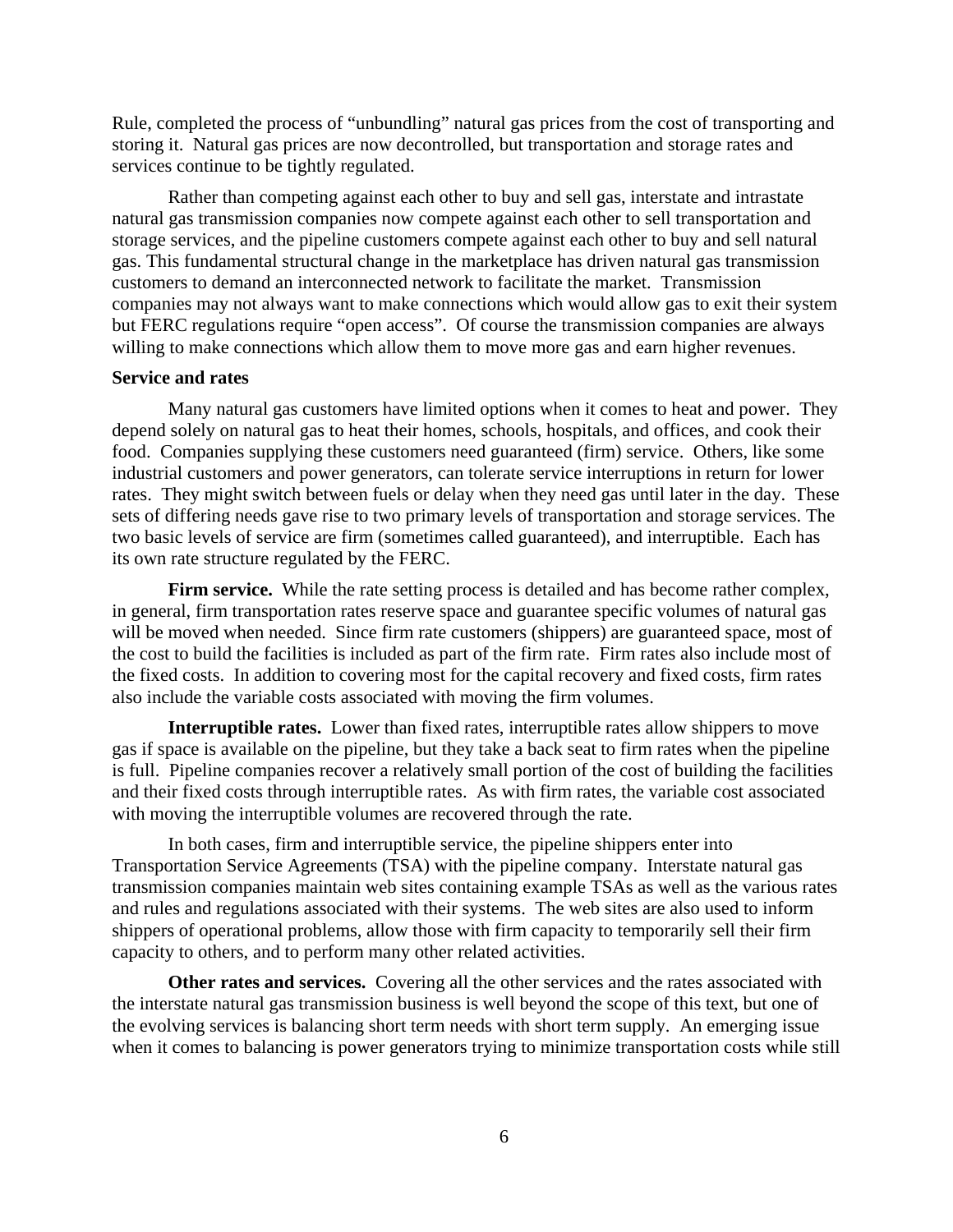having quick access to relatively large amounts of gas as when the electric grid requires additional power.<sup>[4](#page-6-0)</sup>

**Tariffs.** Interstate natural gas transmission companies publish "tariffs" which contain the rates charged along with the rules and regulations associated with moving gas on their systems. The entire interstate pipeline network is interconnected, so the rules and regulations as well as quality requirements of interstate natural gas transmission companies must harmonize across receipt and delivery points throughout the grid. To that end, interstate natural gas transmission companies participate in organizations such as the North American Energy Standards Board (NAESB) which serves as an industry forum for the development and promotion of standards leading to a seamless marketplace for wholesale and retail natural gas and electricity.<sup>[5](#page-6-1)</sup>

An interconnect is by definition a connection point between the transmission company and the receiving party, which may be another pipeline (interstate or intrastate), distribution company, or other customer. Each company typically owns and is responsible for operation of their assets at the interconnect location and publishes their own tariff for that interconnect.

#### **Properties of the Natural Gas Stream**

As gases are compressed, the temperature and pressure both increase within normal ranges. The relationship between temperature, pressure, and state (liquid or gas) is described by phase diagrams which graphically show the combinations of pressure and temperature where the substance is a gas, liquid, or can exist as both. Phase diagrams are used to predict the behavior of the particular gas.

#### **Phase diagram**

 $\overline{a}$ 

The phase diagram for a particular type of molecule, methane for example, shows the envelope of pressure and temperature combinations at which methane is a liquid, gas, or both. Other gases, ethane, propane, butane and the like all have their unique phase diagrams. Gas streams containing a combination of different gases, natural gas for example, also have their own distinctive phase diagrams (Figure 10).

# *Figure 10. Phase diagrams. Source: PCBs in the Interstate Natural Gas Transmission System – Status and Trends; August 2010 (INGAA White Paper).*

Comparing the phase diagram for methane with that of ethane, for example, would show that as temperature is decreased and pressure is increased, ethane would change from gas to liquid form before methane would do so. In the same manner, butane would change from gas to liquid at higher temperature and lower pressure that would ethane. The phase diagram for water shows that water turns from liquid to gas at  $212^{\circ}$  F and 14.7 psi. Most people simply say that  $212^{\circ}$  F is the boiling point of water. Water boils at lower temperatures at higher elevations. This explains why liquids condense from gas transmission lines as pressures increase and temperatures decrease and convert back to gas when the opposite happens. If temperature decreases faster than pressure decreases the gas might liquefy with falling pressures.

<span id="page-6-1"></span><span id="page-6-0"></span><sup>&</sup>lt;sup>4</sup> For more about natural gas transmission pipeline economics see, Miesner, Tom, (2009) A Practical Guide to US Natural Gas Transmission Pipeline Economics, PennEnergy 5

<sup>&</sup>lt;sup>5</sup> For more about NAESB refer to <http://www.naesb.org/>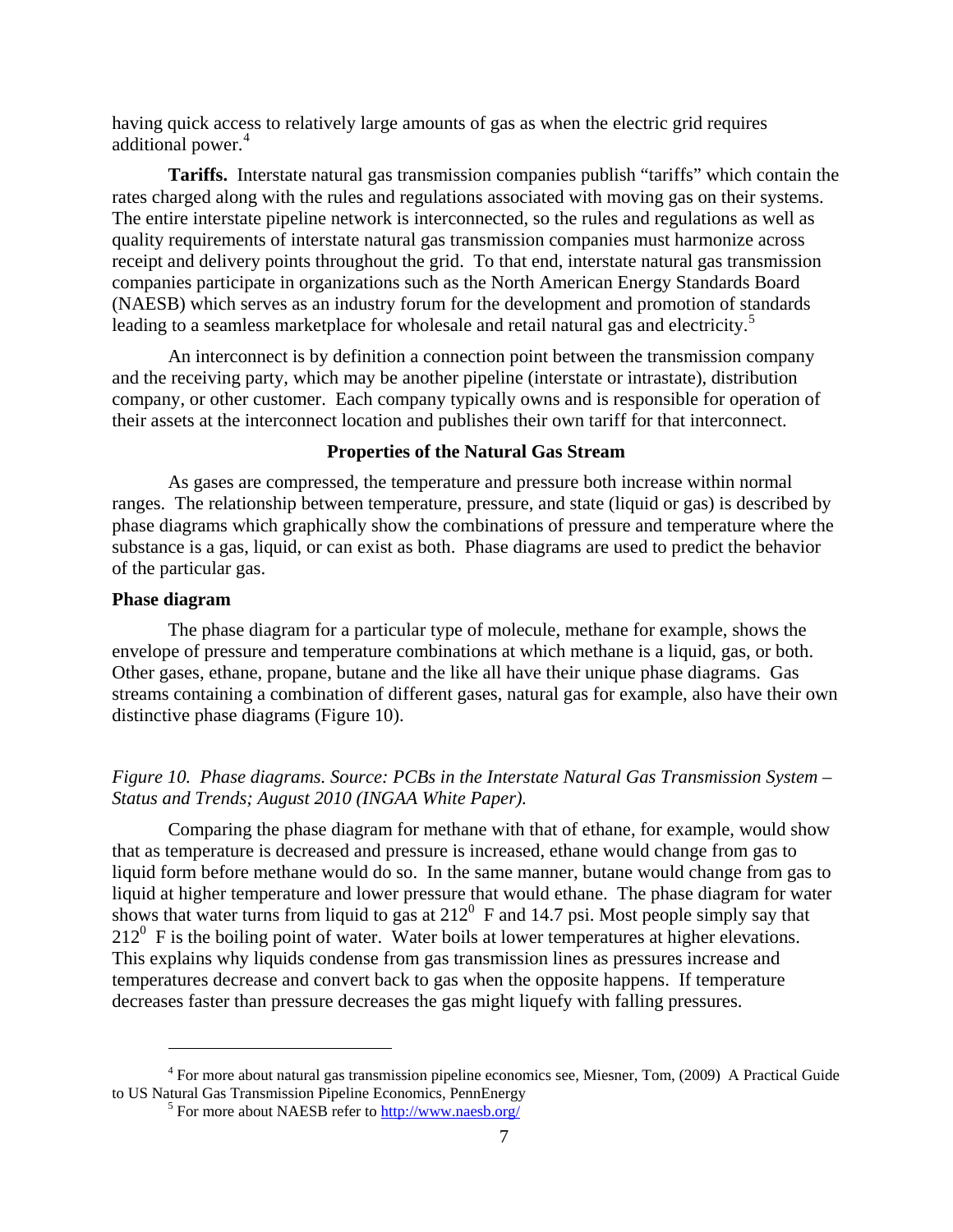One important caveat, pressure decreases result in temperature drops. This in fact is one of the techniques used in gas processing plants, so liquids may drop out when pressures drops if temperature drops proportionally more.

#### **Hydrocarbon dew point**

 $\overline{a}$ 

One indicator of the amount of liquids which will condense from a gas stream is the Hydrocarbon Dew Point (HDP), defined as the temperature at which hydrocarbons contained in the stream begin to condense from gas to liquids. Natural gas streams typically contain a number of liquid hydrocarbon components. The larger molecules which are normally found in lesser amounts than the smaller hydrocarbons condense and drop out first, establishing the HDP. The HDP is pressure specific and changes as the pressure changes.

# **Pipeline Flow Fundamentals[6](#page-7-0)**

Municipal water systems provide a useful analogy for natural gas transmissions systems. The water tower, a huge water tank on a hill or on a standpipe, is a familiar sight in most towns. Water is pushed from the tank, through the mains, and around town because the force of gravity acting on the water in the tower makes the pressure at the bottom of the tank greater than the atmospheric pressure outside the faucet in the house. When the faucet opens, water gushes out as the fluid seeks the lower pressure outside the faucet.

 Saying water (or gas) moves through pipelines because of pressure, though, is not exactly correct. It moves through pipelines because of pressure differentials. Flow is always from higher pressure to lower pressure, the same phenomena that causes wind as air move from areas of higher pressure to areas of lower pressure. In the case of municipal water systems the pressure comes from gravity or pumps. In the case of natural gas transmission systems the pressure comes from compressors. Either way, the movement is caused by pressure differential.

Anyone taking a shower when someone else in the house flushes the toilet knows the flow to the shower decreases as some of the stream is diverted to the toilet. Saying this means there is less water available to flow to the shower since some is going to the toilet is only partially true. As water (or gas) flows through pipes, molecules rub against the inside of the pipe and against each, other generating friction and dissipating pressure. Faster flow generates more friction.<sup>[7](#page-7-1)</sup>

As both the shower and toilet demand water, the flow rate all the way back to the water tower increases. So does the friction loss between the water tower and the point where the house piping divides to go to the shower or toilet. Because a greater amount of available pressure was used up by friction between the water tower and point where the house piping divides to go to the shower or toilet, there is less pressure available to push the water to the shower, which is why the rate to the shower falls.

The same happens with natural gas transmission systems. Pipeline control room operators select the optimum combination of compressors to achieve the desired pressures at both receipt and delivery locations. When the pressure inside the gas transmission line is higher,

<span id="page-7-0"></span> $6$  Adapted from Miesner, T. O, and Leffler, W. L. (2006) Oil and Gas Pipelines in Nontechnical Language, PennWell Publishing, Tulsa, OK., pp 31-35.

<span id="page-7-1"></span> $<sup>7</sup>$  In the friction loss equation velocity is squared, meaning if flow doubles friction loss goes up by four</sup> times, an important consideration when optimizing pipeline energy usage.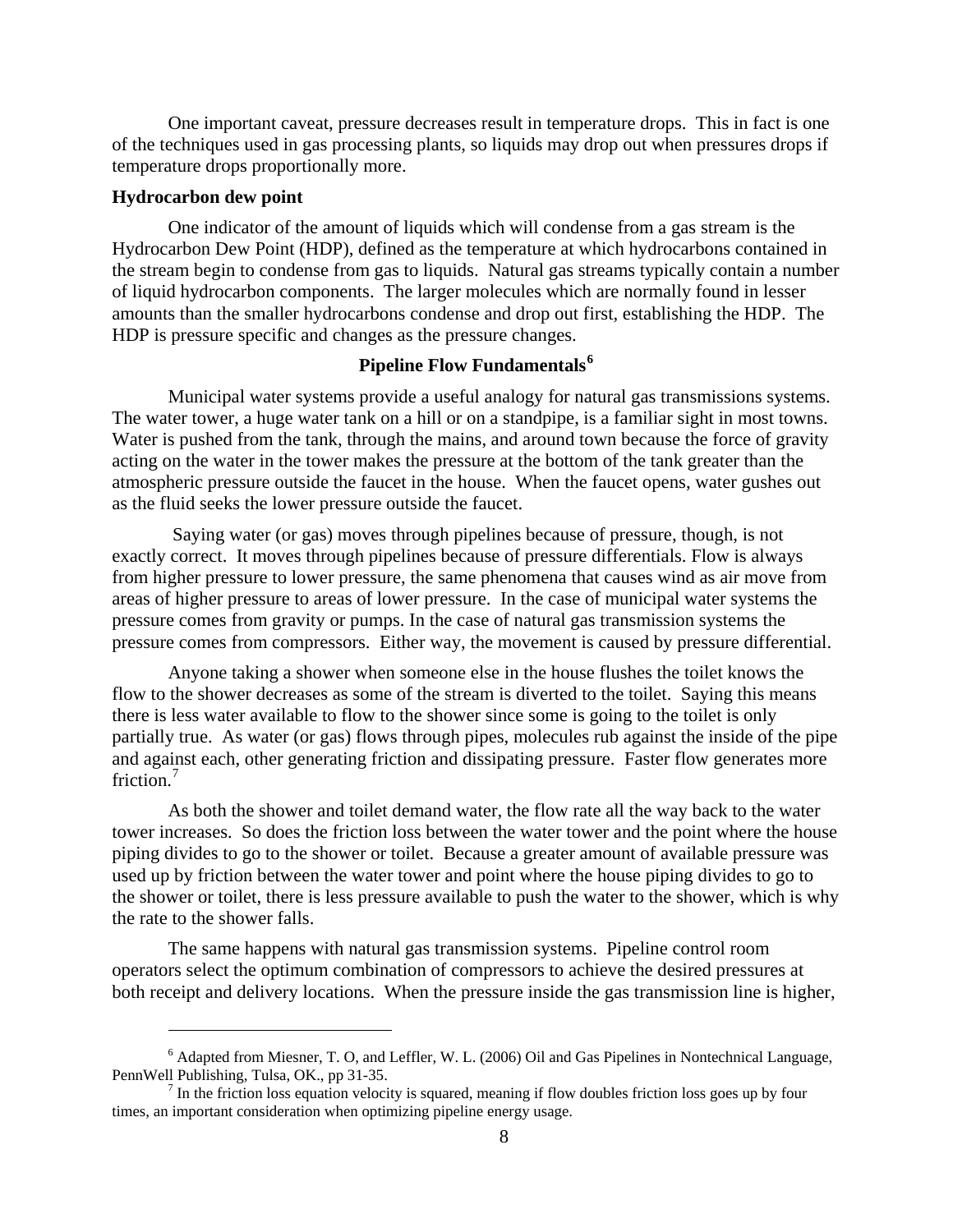more pressure is required to force the same amount of gas into the line at any point. When the pressure inside the pipe falls, either more gas can be forced in, or the same amount of gas can be injected, but at a lower pressure.

Municipal water systems were used as an analogy to explain fluid flow but there is one important difference. Gas is compressible and water is essentially non-compressible. As gas moves along the pipeline from one compressor station to the next it loses pressure due to friction and loses or gains pressure due to elevation changes. As the gas loses pressure it obeys Boyle's  $Law<sup>8</sup>$  $Law<sup>8</sup>$  $Law<sup>8</sup>$  and decompresses. This means the same amount of gas takes up more space as it moves along. Consequently the individual gas molecules must move faster as the gas spreads out and the friction loss per mile increases accordingly.

Pipeline designers take friction loss and desired capacity into consideration as they use computers to model pipeline operations under various combinations of flow. Their objective is to balance pipe diameter with compressor horsepower and station spacing to achieve the optimum economic life cycle design<sup>[9](#page-8-1)</sup>.

#### **Transmission Pipelines**

 Transmission pipelines are generally classified as "trunk lines" or "grid systems". Trunk lines provide long distance transportation routes between natural gas production and consumption areas (Figure 11).

#### *Figure 11. Transmission System. Source: INGAA Presentation to FERC.*

Transmissions "grid systems" have many connections along their route to allow gas to enter and exit from various other pipeline systems. Some gas may even travel a distance on one pipeline, move to another, and then return to the first, all depending on the economics involved.

The only real difference between trunklines and grid systems is their relative size, operating pressures, and number of connections.

# **Single barrel and looped lines**

1

 Most pipelines are originally constructed as "single barrel" systems, meaning they have only a single line between the origin and destination. As more capacity is needed, these single barrel lines may be 'looped", meaning a parallel line is installed along part of the route with both ends connected to the original pipe. As more capacity is needed, the loop can be extended or another one added. Splitting flow in this manner decreases flow velocity<sup>[10](#page-8-2)</sup> thereby reducing friction loss and increasing flow rate<sup>[11](#page-8-3)</sup> at the same operating pressure (Figure 12).

<span id="page-8-3"></span><span id="page-8-2"></span><span id="page-8-1"></span><span id="page-8-0"></span> $8$  Developed by Robert Boyle, this law states that as the pressure of a gas decreases the volume it occupies, all other things being equal, increases. In other words, volume varies inversely with pressure.

<sup>&</sup>lt;sup>9</sup> This is the lowest total cost over the life of the project.

<sup>&</sup>lt;sup>10</sup> Velocity is the speed in feet per second an individual molecule is moving.

<sup>&</sup>lt;sup>11</sup> Rate is the amount passing by a given point during a period of time measured in cubic feet per hour.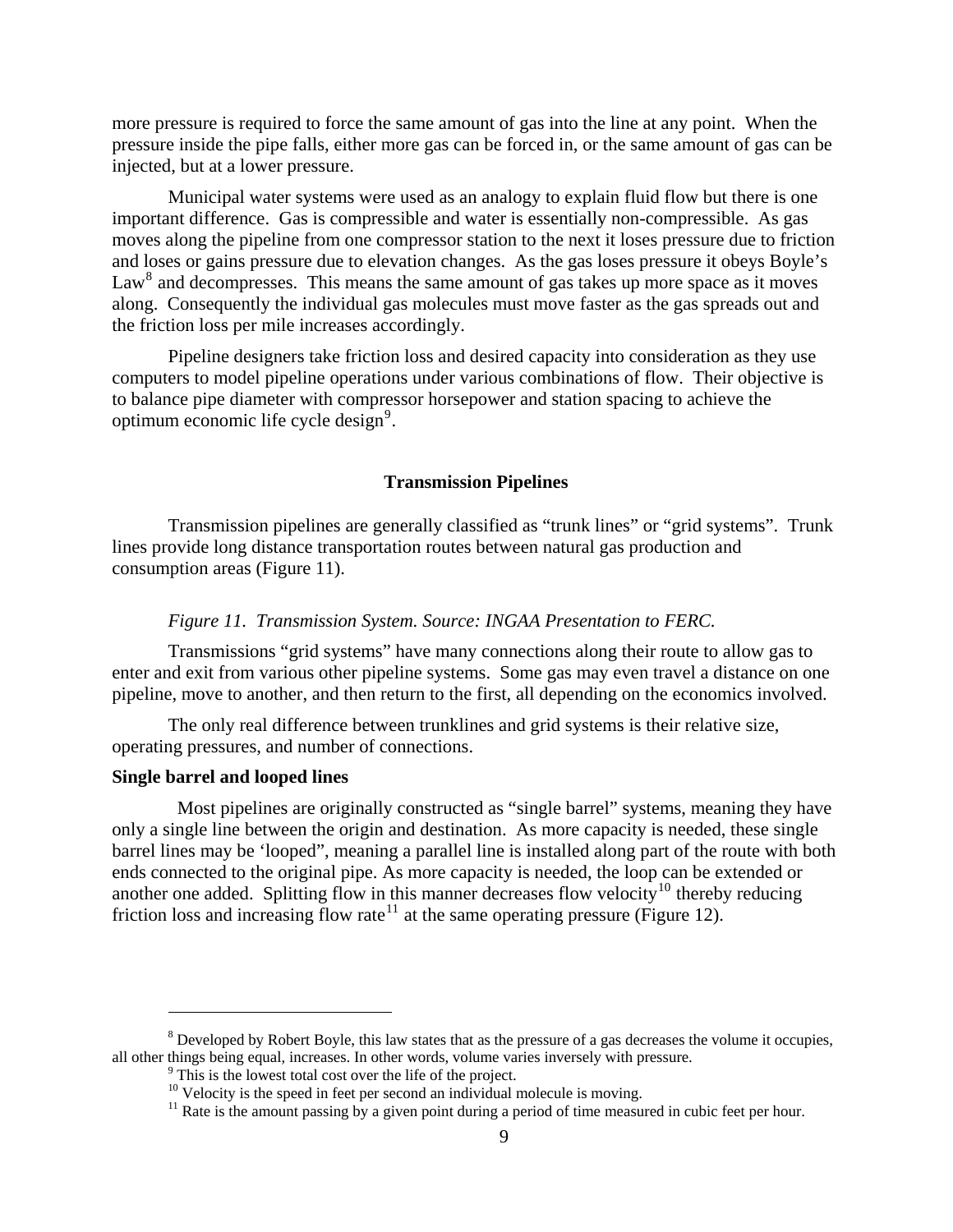#### *Figure 12. Single barrel and looped line. Courtesy Pipeline Knowledge & Development.*

Lines may include multiple loops. Adding one or more loops is a common means of adding capacity to natural gas transmission pipelines. Carbon steel pipe is the standard material for transmission pipelines due to its high strength and extremely long life.

#### **Block valves**

Located along the pipeline are isolation valves, also known as block valves. Sometimes buried and other times located above ground, block valves allow segmentation of the system as needed for repair or maintenance.

The 30-inch ball valve shown in Figure 13 is being installed as part of a pipe replacement project to provide additional segmentation of the pipeline. Note the lines extending from the body to what will be the surface. These lines are used to add lubricant and sealant to the small clearance between the ball and the valve body as needed.

# *Figure 13. Buried block valve before it was buried. Courtesy Pipeline Knowledge & Development.*

Many gas pipelines used "reduced port" ball valves to provide the block valve function since installing smaller valves saved money. The advent of intelligent line inspection (ILI) devices, otherwise known as "smart pigs" which inspect the pipe as they are pushed through the pipe by line pressure, however lead to replacing many of the reduced port valves with "full opening" or "through conduit" valves so the pig<sup>[12](#page-9-0)</sup> can pass through the valve.

#### **Compressor stations**

 $\overline{a}$ 

Natural gas is compressible; however, liquids are not. Therefore, as the gas stream enters the station, it first goes through liquids removal equipment. The exact type of equipment depends on the properties of the particular stream. In many cases the first piece of equipment is a scrubber. The scrubbers are the four towers in the foreground of Figure 14. The gas stream enters on the left towards the bottom and exits out the top. Liquids drop to the bottom and are drained to a holding tank.

# *Figure 14. Natural gas compressor station with scrubbers. Courtesy Pipeline Knowledge & Development.*

From the liquids removal equipment the gas stream moves along the station suction piping to the compressors.

Natural gas compression is provided by one of two methods, positive displacement (PD), and centrifugal. PD Compressors are normally reciprocating, adding pressure by physically

<span id="page-9-0"></span> $12$  Pipeline pigging is a common maintenance practice. Legend has it they are called pigs because the early internal cleaning devices were made a leather cover stuffed with batting materials which made a sound much like a pig as line pressure pushed the device through the line. Maintenance pigs come in a variety of configurations including elastomeric spheres or devices consisting of a mandrel with elastomeric cups, discs, pigs, and brushes fastened to it. Some even have magnets to attract iron sulfide (rust). Pipeline maintenance pigs should not be confused with sophisticated internal line inspection devices often called "smart pigs".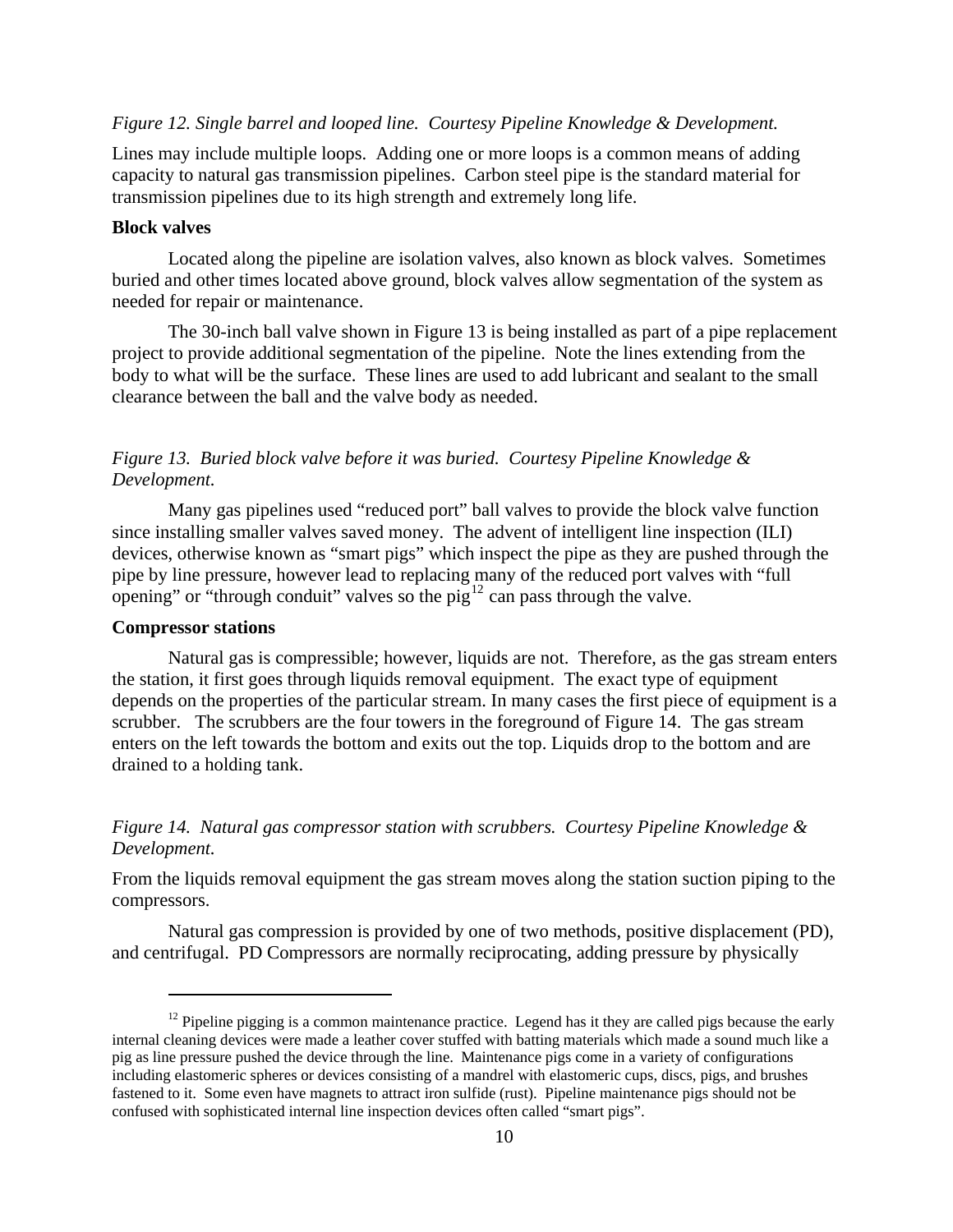pushing the molecules closer together as a piston goes back and forth compressing the gas with each stroke. Sometimes reciprocating compressors and the engines driving them are integral, that is built into the same housing. They share a crank shaft between the engine and the compressor like the 2,500 HP V-10 engine integrated with a 3 cylinder double acting compressor shown in Figure 15.

# *Figure 15. Integral reciprocating engine and compressor. Courtesy Pipeline Knowledge & Development.*

Other times reciprocating compressors are built separately and the engine is connected to the compressor with a shaft (Figure 16).

# *Figure 16. Reciprocating compressor connected to an engine with a shaft. Courtesy Pipeline Knowledge & Development.*

In Figure 16 the compressor is in the foreground with the engine driver in the background. In this case the cylinders are working in series. The suction headers are not connected. The gas stream enters one cylinder where it is compressed and then it enters the other cylinder. Between cylinders, however, the gas is cooled since compression builds up heat.

Centrifugal compressors add pressure by first speeding up the gas molecules (adding kinetic energy) and then slowing them down thereby converting kinetic to potential energy. In Figure 17, the7,500 HP motor is on the left, the variable speed drive is in the center, and the compressor is on the right.

*Figure 17. Centrifugal compressor driven by an electric motor through a variable speed drive. . Courtesy Pipeline Knowledge & Development.* 

#### *Figure 18. Turbine driver. Courtesy Pipeline Knowledge & Development.*

Starting at the left top of Figure 18 is the starting turbine, the air compressor for the engine air, six fire tubes, three on each side, and then the fans. The centrifugal compressor is off the Figure on the right. This turbine and compressor have been in service since circa 1959.

Compressor stations may have PD or centrifugal compressors or both.

The compressed gas exits the compressor building via the station discharge piping. In Figure 19, the suction header is the large diameter pipe extending from the bottom left to the center top of the figure. Each compressor is connected to the suction header. The discharge header is left of the suction piping and parallel to it. Discharge from the individual compressor units cross over the suction header and are connected to the discharge header.

#### *Figure 19. Station suction and discharge piping. Courtesy Pipeline Knowledge & Development.*

While much of the trunk lines can be inspected by ILI and cleaned by running maintenance pigs, almost none of the station piping can be. In addition to the main piping compressor and other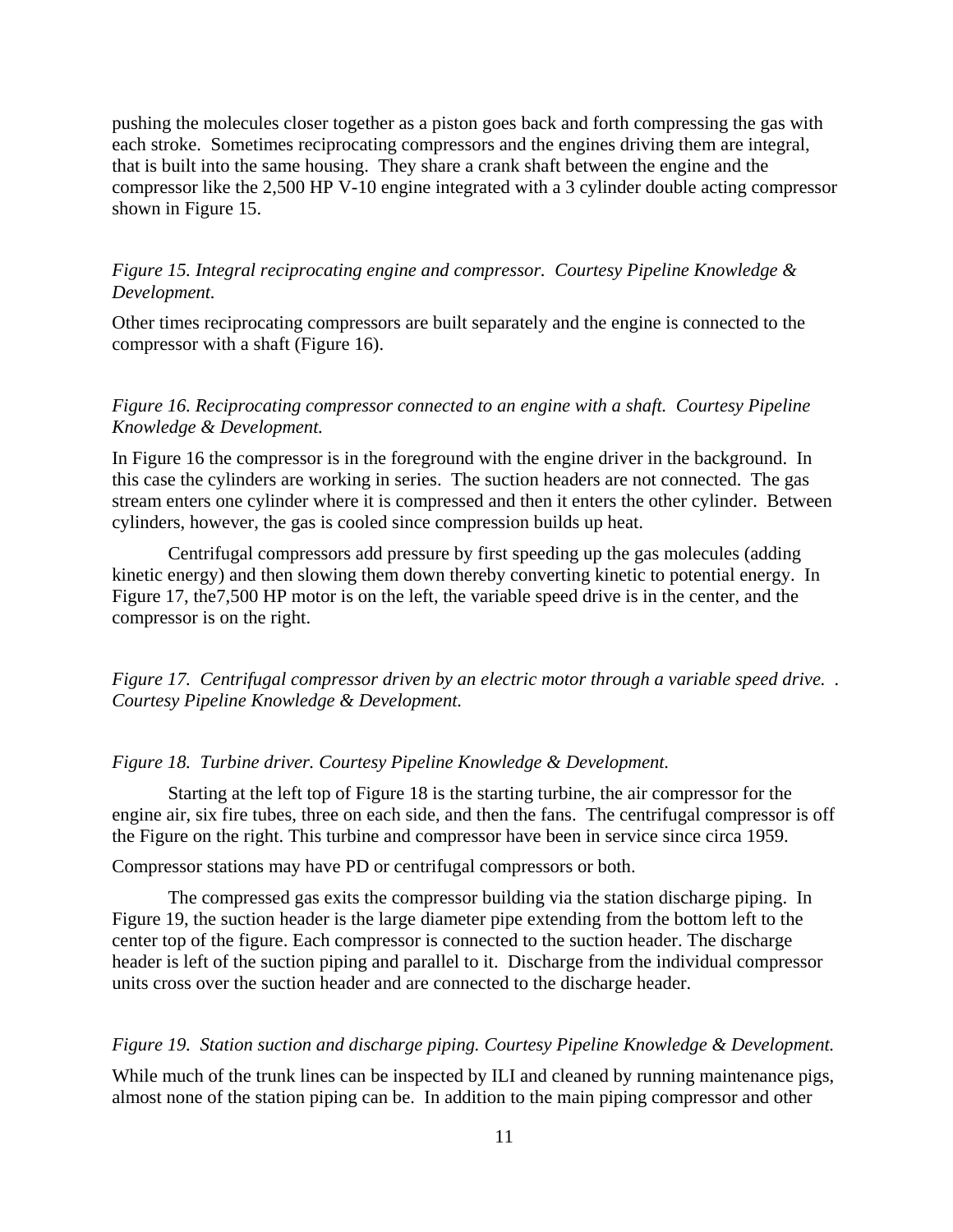stations contain secondary piping, smaller diameter pipes installed to assist in normal station operating tasks such equalizing pressure in front of and behind maintenance pigs prior to launch or evacuating the main station pipeline or facilities as part of normal operations or maintenance activities (Figure 20).

#### *Figure 20. Station piping. Courtesy Pipeline Knowledge & Development.*

Compressor stations vary in size and configuration. The exact station design depends on the unique aspects of each pipeline system, the type of compressor, the type of driver (reciprocating engines, gas turbines or electrical motors), the state of technology at the time the station was constructed, and individual company standards and engineering preferences. Once installed, compressors, station piping, valves, and other station equipment stay in place. Compressors, equipment and piping dating back to the 1950's and 1960's are quite common, although they many have been retrofitted with current emission controls, automation and other efficiency measures (Figure 21).

# *Figure 21. Reciprocating compressor. Courtesy Pipeline Knowledge & Development.*

The compressor shown in Figure 21 which was installed circa 1950 has been updated with modern control equipment, but the basic housing and much of the internals have been in place since original construction. The three cylinders are mounted horizontally and connected to the same crank shaft as the pistons from the integral engine which is located above the compressor. The suction header is above the cylinders and the discharge is down to the discharge header located in the basement.

#### **Meter stations**

Quantity and quality are both important aspects of gas transmission. Accordingly, the gas stream is measured as it enters the transmission line and again as it leaves the system. It may also be measured and sampled at various locations along its journey. Orifice plate and ultrasonic meters are the standard for natural gas measurement. In Figure 22, the orifice meter on the left side of the figure contains a plate with a hole in it. Differential pressure across the orifice plate is sensed by the two tubes extending from the sides of the meter and fed to the flow computer mounted on the stand. Based on this information and the fact that the cross sectional area of the hole is known, a computer calculates the flow rate.

#### *Figure 22. Orifice meter on receipt line. Courtesy Pipeline Knowledge & Development.*

Over the past 30 or so years ultrasonic meters have been gaining in popularity due to their accuracy and low pressure drop across the meter. The transmitters and receivers on the side transmit and receive sound waves across the gas stream. How much the sound wave speeds up or slows down indicates the speed of the gas as it travels through the meter. The velocity flow rate is then calculated. (Figure 23).

*Figure 23. Ultrasonic meter on a pipeline interconnect. Courtesy Pipeline Knowledge & Development.*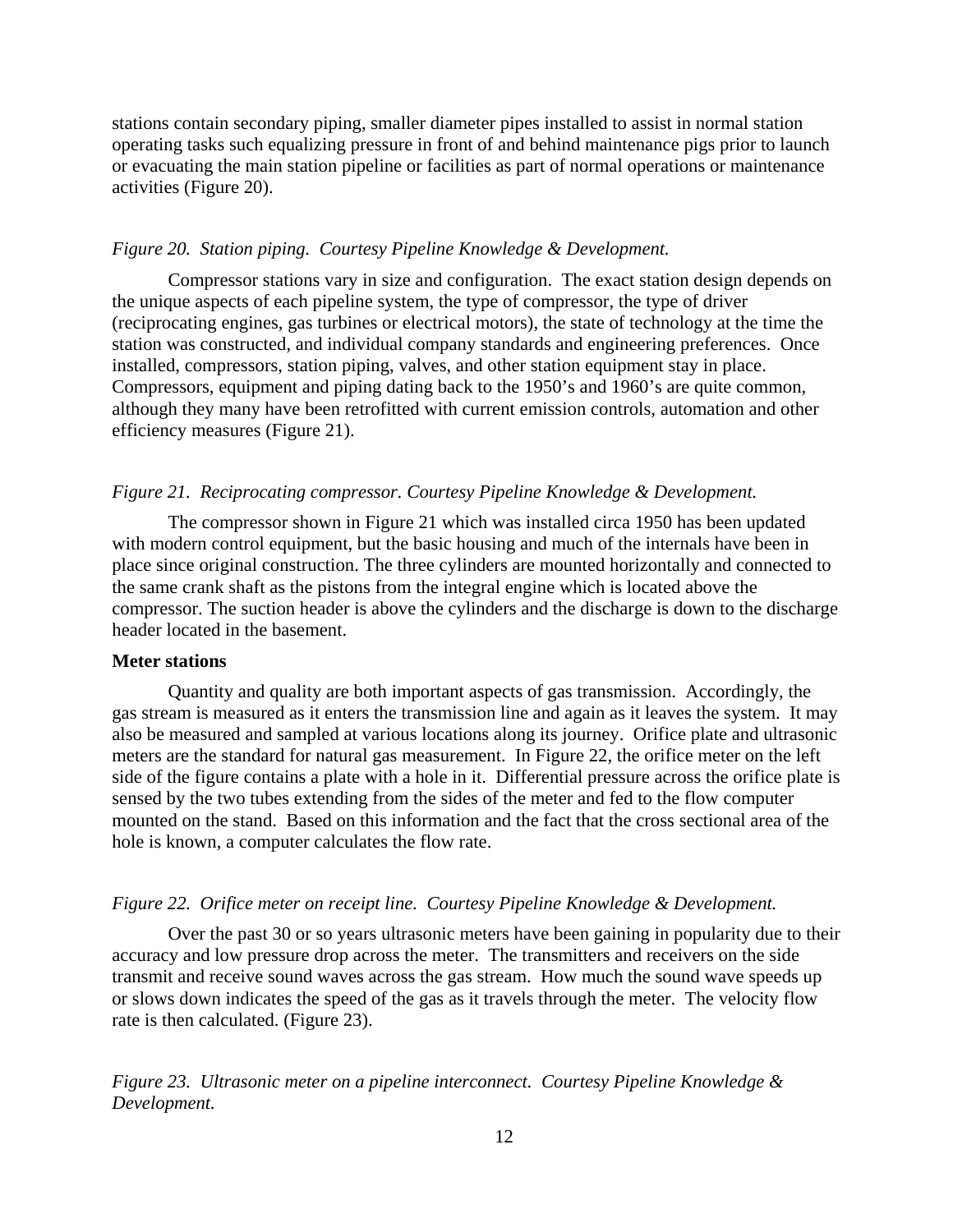**Interconnect stations.** In addition to receiving gas from producing areas and delivering it to consumption locations, interstate natural gas transmission pipelines deliver to and receive from each other and from intrastate natural gas transmission lines at multiple points along their system as they fulfill their transportation function. Figure 24, depicts a rather small interconnect where two major gas transmission pipelines connect to each other.

#### *Figure 24. Interconnect station. Courtesy Pipeline Knowledge & Development.*

Interconnects are by definition a connection point between the transmission company and the receiving party (e.g., another pipeline, distribution company or other customer). Interconnects vary in size and complexity. For example, a small interconnect may only include the meter used for gas measurement, while large interconnects (including hubs) can include piping and meters to multiple pipelines, regulators, line heaters used to re-heat the natural gas stream that has cooled from pressure reductions, liquids separation and collection facilities, and other appurtenant facilities. Several companies can own the equipment and are responsible for operation of their individual assets at a single interconnect location. Custody transfer of the natural gas also occurs at the interconnect location.

**Hubs.** Connection of many pipelines to each other at one location is commonly called a hub. Hubs facilitate purchases, sales, and exchanges by enabling the physical movement of natural gas between pipelines (Figure 25).

#### *Figure 25. Natural gas hub. Courtesy Pipeline Knowledge & Development.*

**City gate stations.** City or town gate stations are where transmission companies deliver to local distribution companies. The pipeline customer typically provides measurement, pressure reduction, and quality control functions. Custody of the gas is transferred to the customers at this point. Often the odorant which gives natural gas its distinctive smell is added at gate stations. Two pipelines deliver through the city gate in Figure 26. The large pipe in the foreground is the incoming line from one of them.

#### *Figure 26. City gate station. Courtesy Pipeline Knowledge & Development.*

#### **Other stations**

In addition to the stations listed, block valve stations, pigging stations, and crossover stations are located along the line as needed. These stations are securely fenced and the valves locked for security purposes (Figure 27).

#### *Figure 27. Block valve station. Courtesy Pipeline Knowledge & Development.*

The block valve shown in Figure 27 is buried. Actuators which can close the valve in the event of an emergency are on top of the valve stem. Natural gas block valves commonly have a bypass installed to allow pressure equalization across the valve before it is opened. The bypass is the vertical pipe with the valves installed and the horizontal pipe connected to it.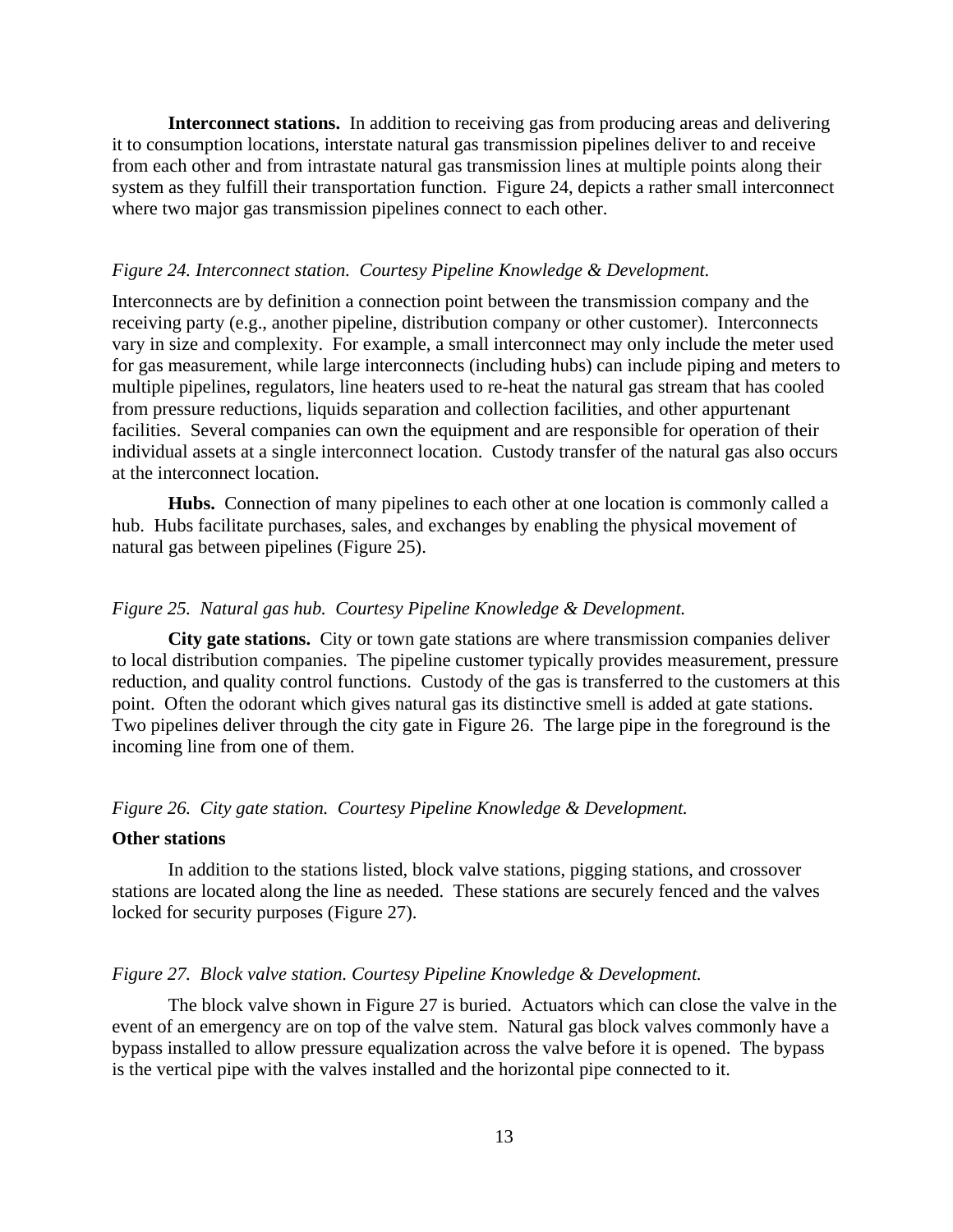#### **Storage**

Natural gas wells produce continuously over the year, but gas usage varies by season and by time of day. Natural gas usage has historically been highest in the winter and lowest in the summer. It is withdrawn from storage reservoirs during the fall and winter (withdrawal seasons) which are replenished during the spring and summer (injection season) as shown in Figure 28.

# *Figure 28. Natural gas storage in use. Prepared by Pipeline Knowledge & Development from EIA data.*

The rising use of natural gas as a fuel for electrical power generation has created year round storage withdrawal demand.

Depleted gas reservoirs are the primary storage type. Salt caverns, aquifers, and LNG facilities also provide storage. "Cushion gas" or "base gas" must always remain in the reservoir so pressure remains at levels which maintain the structural integrity of the storage. The difference between total storage capacity and cushion gas is the "working capacity" of the storage. "Injection rate" is the amount of gas which can be added during a given time period without compromising the structure, and "deliverability rate" is the amount of gas which can be withdrawn during a given time period without compromising the structure.

In addition to adding and withdrawing gas seasonally, gas may be withdrawn from storage in the morning as people wake up and prepare for work and then added to storage at night as energy demand declines. Cold weather creates more demand and temperate weather less.

#### **Pipeline Components**

Natural gas transmission pipelines are custom design and constructed to meet the specific needs established by the marketplace. The major components used to construct these lines include pipe, coatings, valves, compressors, drivers, meters, liquid management equipment, actuators, cathodic protection equipment, control equipment, and ancillary systems to provide compressed air. Compressors, drivers, and meters have already been discussed so this section will concentrate on the other components.

#### **Pipe**

Controlled by American Petroleum Institute (API) standards, pipe either starts out as a flat plate of steel which is formed into shape and then welded along the seam, or as a steel cylinder which then has a hole punched longitudinally through its middle. In either case, the metallurgy of the parent steel is carefully controlled for strength, ductility, and other properties. Pipe normally is manufactured in sections called "joints" which are approximately 40 feet long. The sections and welded together at the construction site (Figure 29).

#### *Figure 29. Line pipe. Courtesy Pipeline Knowledge & Development.*

Pipe strength is governed by the Specified Minimum Yield Strength (SMYS) of the steel from which it is made. The SMYS of X-42 pipe is 42,000 pounds per square inch (psi) for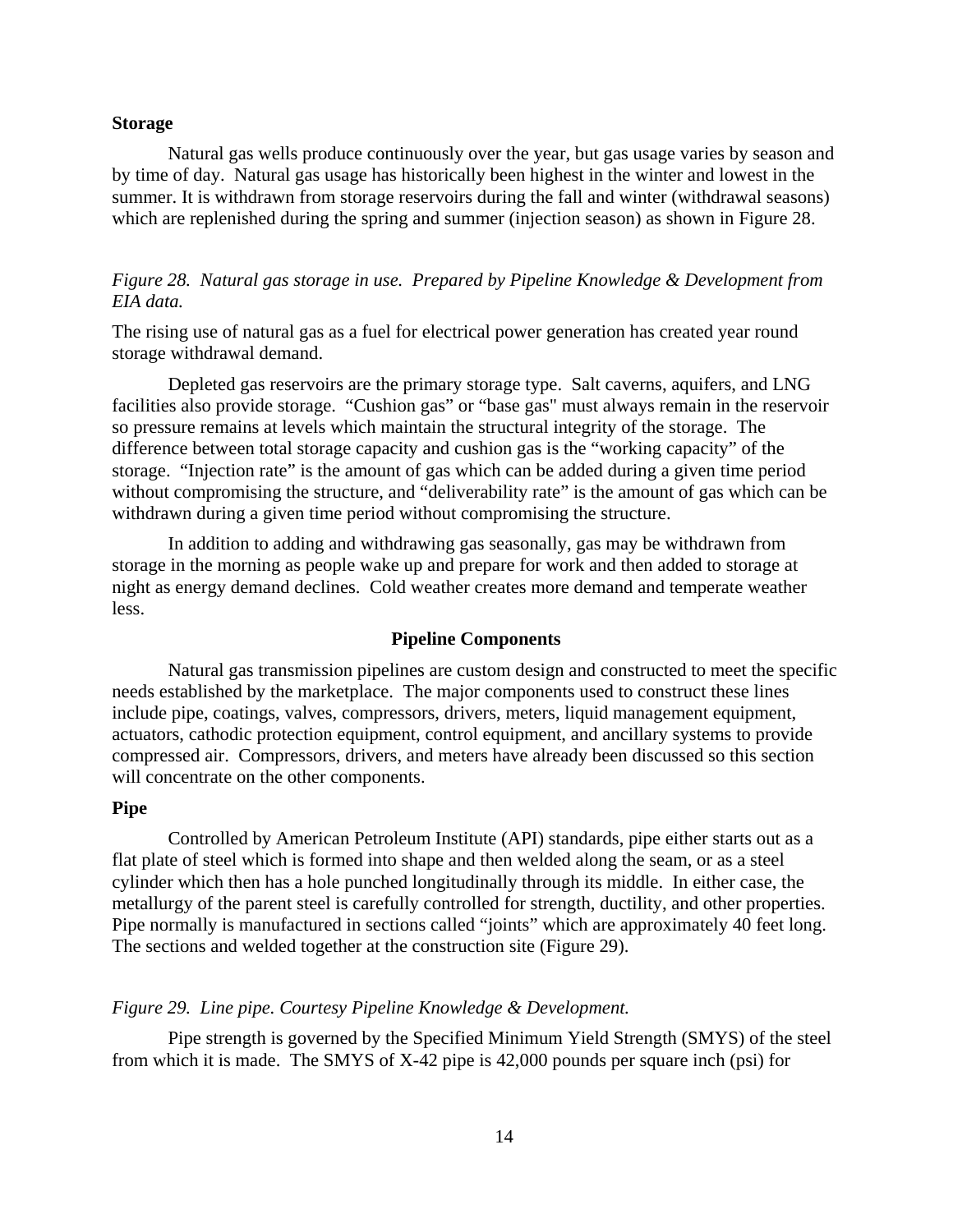example. Wall thickness, steel strength, pipe diameter and a safety factor are used to calculate the pipeline's Maximum Allowable Operating Pressure (MAOP).<sup>[13](#page-14-0)</sup>

### **Coatings**

Pipe is externally coated to keep it from rusting. For many years coal tar epoxy coating was the standard. But, as technology progressed, Fusion Bond Epoxy (FBE) has largely taken the place of coal tar epoxy when new pipe is installed. FBE is applied by heating the pipe in the coating plant and then spraying a powder onto the pipe. The powder melts and flows around the pipe. Small sections are left uncoated at the end of each pipe joint until the joints are welded together. Then the uncoated area is sandblasted and coated (Figure 30).

*Figure 30. FBE coated pipe with field coating applied to girth weld. Courtesy Pipeline Knowledge & Development.* 

# **Valves**

Valves perform various functions; block, control, check, and relief – each one is a function not a valve type. The primary natural gas pipeline valve types are ball, gate, and plug. Nearly any type of valve can provide any of the functions, but some are better at one function and others at another. Ball valves are normally used to provide the block function in natural gas transmission pipelines for example, but gate valves could also be used.

**Ball Valves.** Ball valves consist of a steel ball with a hole through it. This quarter turn ball valve shown in Figure 31 is open when the longitudinal axis of the opening is parallel to flow and closed with the longitudinal axis is perpendicular to flow. Ball valves are used extensively in natural gas service to block flow. They are also used to control, that is modulate, flow rates. As the valve closes, it creates more friction loss thereby slowing flow. As it opens, less friction is generated so the flow increases.

#### *Figure 31. Partially open ball valve. Courtesy Pipeline Knowledge & Development.*

**Gate Valves.** Also used extensively to block flow, the gate valve consists of a rounded or rectangular gate or wedge which can be forced across the flow (Figure 32).

*Figure 32. Partially open slab gate valve. Courtesy Pipeline Knowledge & Development.* 

The view in Figure 32 looks into the valve body cavity. Flow is from the bottom left to the top right. The seats against which the gate will seal are in the middle back. The gate will move down from the top to close. Body cavities trap liquids and normally contain a drain to flush the body cavity.

 $t =$  wall thickness

 $\overline{a}$ 

<span id="page-14-0"></span><sup>&</sup>lt;sup>13</sup> MAOP =  $(2 \times t \times \text{SMYS})$ /D X SF where

SMYS = specified minimum yield strength

 $D$  = outside diameter

 $SF = Safety factor (0.72, 0.6, 0.5. or 0.4 based on population density along the line)$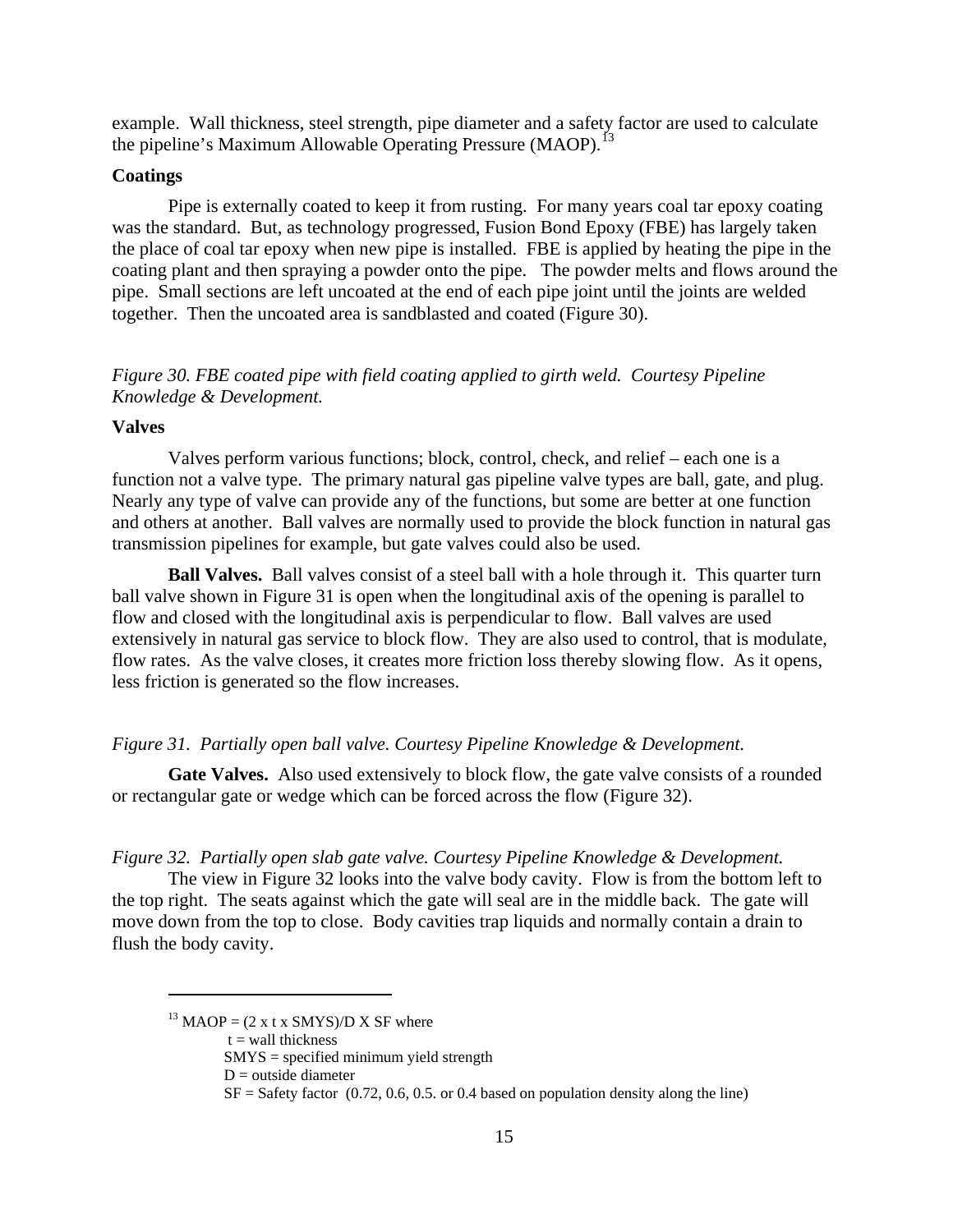**Plug Valves.** Plug valves are also quarter turn valves. Resembling ball valves in design, they have a tapered plug rather than a ball to stop flow. Rather than spring loaded seats, or pressure differential providing the sealing force, however, the tapered plug can be forced downward providing a tight mechanical seal between the plug and seats. After the plug is mechanically engaged, a cavity exists inside the plug and perpendicular to the flow. This cavity can be vented to the outside to verify that no flow is leaking past. The forced mechanical seal with the ability to verify sealing, makes plug valves a frequent choice for manifold segregation and custody transfer service. The reduced port feature of plug valves mean they are not used when unrestricted flow through the pipe to allow passages of internal line inspection devices is required (Figure 33).

#### *Figure 33. Fully open plug valve. Courtesy Pipeline Knowledge & Development.*

**Check Valves.** These unidirectional valves normally have a flapper which opens to allow flow in one direction but swings shut if when flow tries to reverse. They are used extensively in compressor stations to keep gas from flowing back through compressors. The direction of flow in Figure 34 is into the page.

# *Figure 34. Partially open swing check valve. Courtesy Pipeline Knowledge & Development.*  **Actuators**

Also sometimes called operators, actuators are mounted on the top of valves so the hand wheels do not have to be turned manually and so the valves can be operated remotely (Figure 35).

#### *Figure 35. Actuator on a ball valve. Courtesy Pipeline Knowledge & Development.*

The two primary types of actuators used in natural gas service are those operated by compressed air and those operated by gas line pressure. The principle of operation is rather simple. Compressed air or natural gas is introduced into a cylinder which is connected to the valve shaft. As the pressure from the line pushes the cylinder, the shaft turns. The actuator shown in Figure 35 is operated by line pressure.

#### **Liquids management equipment**

Gas is compressible and liquids are essentially non-compressible. Compressors and some of the other station equipment are design for gas service and not for liquid service, so gas transmission operators must remove liquids to prevent damage to their compressors and other equipment. The methods employed to prevent liquids from entering the gas stream, or to remove them if they are in the gaseous phase, depend on several factors. Station differences mean that not every pipeline or station deals with liquids in the same manner.

**Transmission line liquids.** Natural gas transmission pipeline liquids are comprised of three components hydrocarbon liquids, lubricating oils, and water. Hydrocarbon liquids enter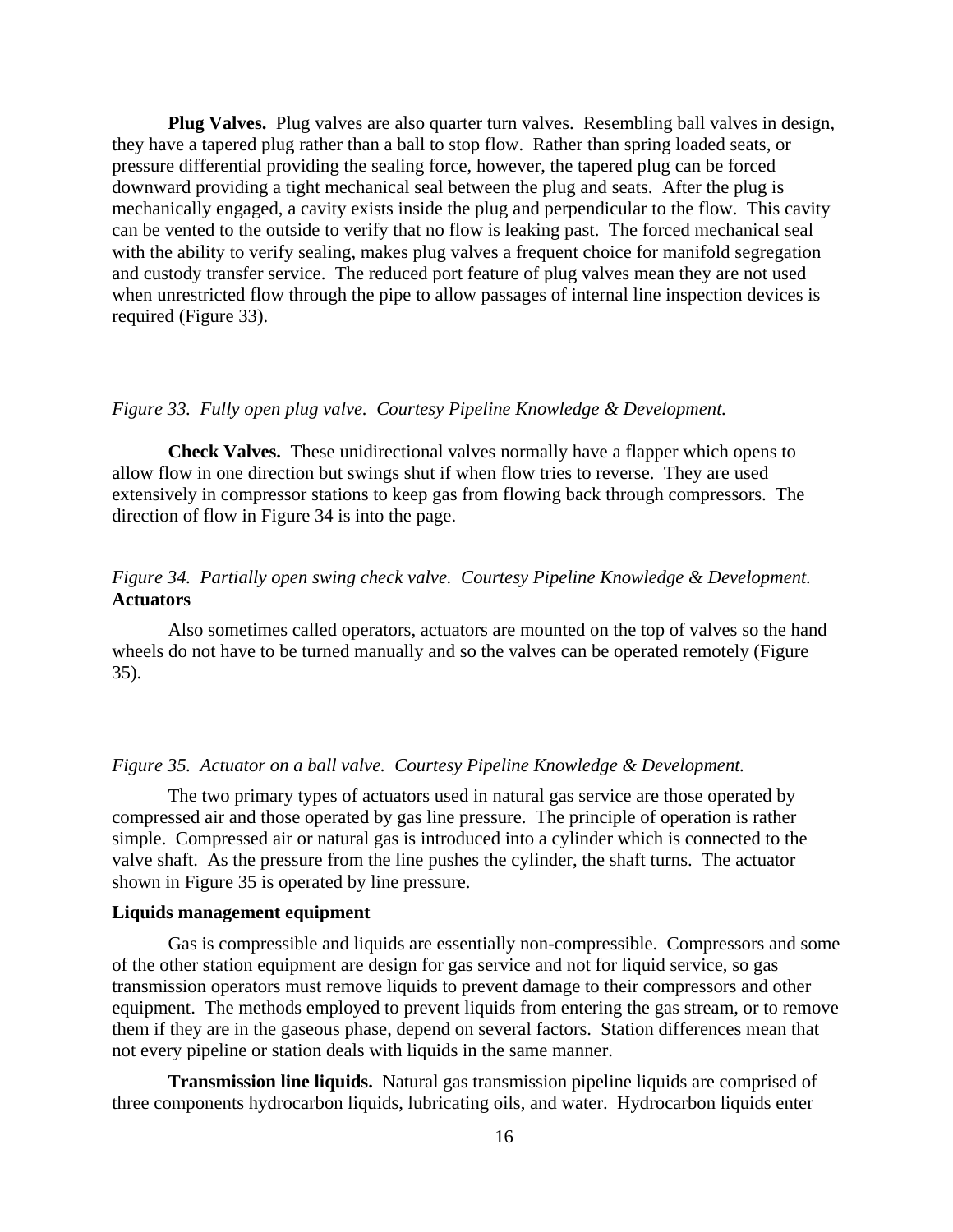the transmission pipeline with the gas stream, but drop out when they reach their dew point during subsequent heating and cooling cycles. Accordingly, the farther the gas travels along the transmission system, the less hydrocarbon liquids remain in the stream. Lube oils enter the gas stream at compressor stations primarily across centrifugal compressor "wet seals"<sup>[14](#page-16-0)</sup> or as part of the cylinder and piston lubrication process in PD compressors<sup>[15](#page-16-1)</sup>. Water vapor also enters the system with the gas stream and drops out as the gas moves along. These liquids are removed from the gas stream by several different types of equipment and several different methods"<sup>[16](#page-16-2)</sup>. One word of caution, nomenclature is not always consistent for the various types of equipment across the industry.

**Mainline drips**. Pipeline drips are installed below the pipeline at low spots in the line where liquids are drawn by gravity. Since drips are connected to the pipeline, they are under line pressure. Drips are not needed on lines which are pig-able since pigs or spheres push the fluids through the pipeline and into the pig launcher. A number of pipeline drips have been removed as interstate natural gas transmission companies retrofit their lines to make them pig-able.

**Slug catchers.** Sometimes "slugs" of liquids condense from the stream and collect in low spots until they eventually fill up the pipeline and block the flow of gas. Pressure builds behind the slug until the differential between the pressure behind the slug and the pressure in front of the plug is sufficient to push the slug along. Figure 36 shows a slug catcher installed on a natural gas gathering system to catch liquids and prevent slug flow.

# *Figure 36. Pipeline slug catcher. Courtesy Pipeline Knowledge & Development.*

Slug catcher design and sizing depends on factors such as pipeline diameter, flow rate, and expected liquid drop out. Slug catchers are drained into collection tanks on either an as needed or periodic basis. One slug catcher may have several lines connected to it.

**Station drips.** Station drips, also sometimes called drip pots or pots, are installed at meter stations to collect liquids so they do not damage or affect the accuracy of meters (Figure 37).

# *Figure 37 Station Drip. Courtesy Pipeline Knowledge & Development*

 $\overline{a}$ 

The station drip shown in Figure 37 is relatively small because gas flow through this station is relatively low. Gas enters this drip pot shown in the center bottom of this pictures and exits through the top. Any liquids fall to the bottom and are removed through a small pipe using line pressure to push them out. The gas meters are located inside the building.

<span id="page-16-0"></span> $14$  Centrifugal compressors have seals fastened to the compressor drive shaft and the compressor housing to keep gas from escaping from the compressor. Instruments measure the pressure inside the compressor and maintain the oil pressure on the seals at a point approximately 10 psi above the pressure in the compressor. This pressure differential insures no gas leaks out into the compressor building. It also means a small amount of oil is continually

<span id="page-16-1"></span>forced into the clearance between the seal faces to keep gas from escaping along the shaft.<br><sup>15</sup> Small amounts of lubricating oil, on the order of several gallons per day, are intentionally injected into<br>PD compressor cyli

<span id="page-16-2"></span><sup>&</sup>lt;sup>16</sup> For more on separation equipment see Section 7, Separation Equipment, Engineering Data Book, Gas Processors Association, Tulsa, OK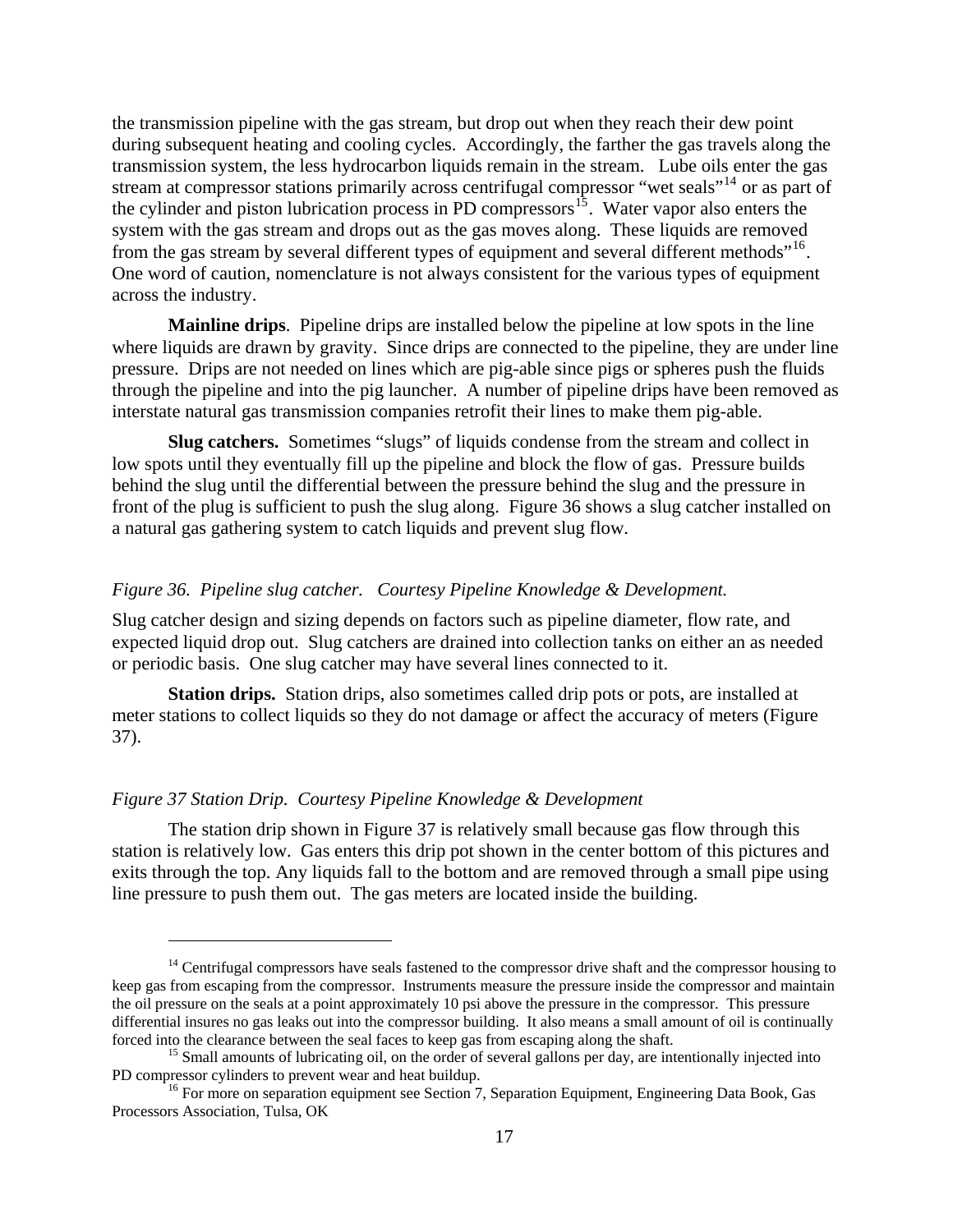Drips continue in many meter stations, but are being removed from transmission lines as the lines are retrofitted to enable maintenance pig and ILI runs. Lines which can be pigged do not need drips as any liquids are pushed from the line and into pig receivers at compressor stations or other stations for handling.

**Pig receivers[17](#page-17-0).** Also sometimes called pig traps for obvious reasons, pig receivers provide a means for removing pigs from the line. When the pig is received into the receiver at the end of its run, the debris and liquids it pushes from the line precede it into the barrel of the receiver. After the pig is received, the receiver is isolated from the line, most of the liquids are drained, and the receiver is depressurized; the closure is then opened to remove the pig and any debris or remaining liquids (Figure 38).

# *Figure 38. Removing a pig from the receiver. Courtesy Line Star Services Company.*

This pig shown in Figure 38 has two integrated discs and cups; one is fastened to the leading end of a steel mandrel and the other to the trailing end. This pig is emerging from a run of approximately 70 miles at an average speed of 15 miles per hour. Debris and liquids removed from the receiver are physically examined and sometimes sent to a lab for additional analysis to help the gas operator understand what is occurring inside the pipeline.

**Scrubbers.** Nearly all compressor stations have scrubbers, although the design varies. Pressure vessels containing screens and baffles, scrubbers slow down the gas stream and force it to flow up the vessel so any liquid droplets contained in the stream fall out (Figure 39).

#### *Figure 39. Natural gas scrubbers. Courtesy Pipeline Knowledge & Development.*

The four scrubbers shown in Figure 39 remove liquids from the incoming streams to this origination compressor station. Gas flows from the lower connection in the foreground to the upper connection in the background. Liquids fall to the bottom of the scrubber. Scrubber liquids that have been captured are transferred to a storage tank through drain lines.

**Separators.** Taking liquid removal one step beyond scrubbing, separators come in two main forms, filter separators and coalescing filters (Figure 40).

#### *Figure 40. Horizontal Filter Separators.*

 $\overline{a}$ 

In Figure 40 gas flow is from right to left. During normal operations the ball valve in the foreground is closed forcing gas to flow up and into the vessel. As the gas enters the vessel the larger diameter of the vessel causes the gas to slow down. A horizontal mesh filter or basket of approximately the same diameter as the outlet pipe is connected to the left side of the vessel forcing the gas to flow around and through the mesh basket. Particles and droplets too large to pass through the mesh fall to the bottom of the vessel and are periodically drained into a holding tank.

<span id="page-17-0"></span><sup>&</sup>lt;sup>17</sup> Pig receivers are not actually separators, but since pigs perform a liquid removal function, receivers are included in the liquids management section of this report.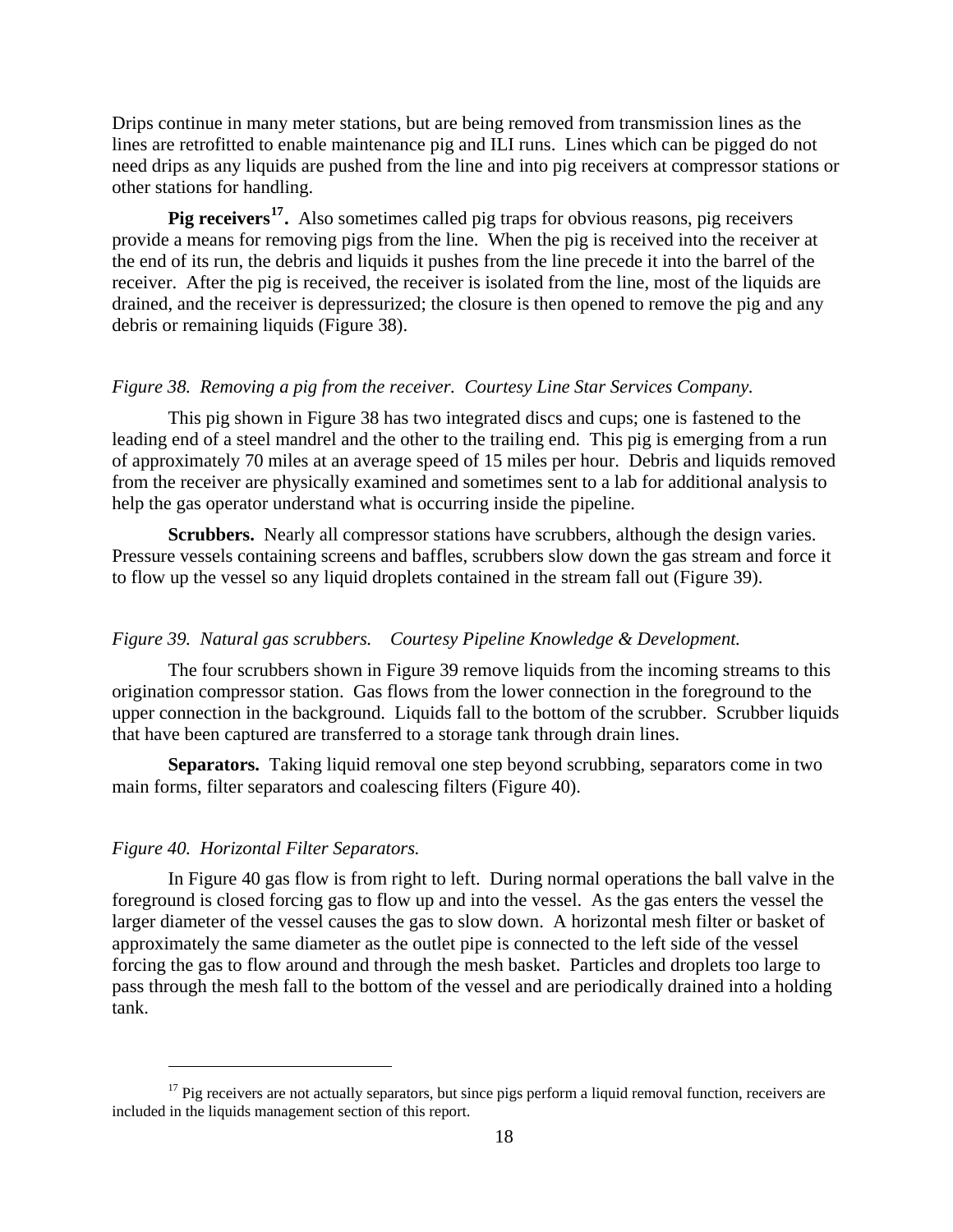Filter separators and coalescing filters perform essentially the same function. Filter separators are normally oriented horizontally and remove particles and droplets as small as 1 micron. Coalescing filters normally are oriented vertically and remove particles and droplets as small as 0.3 Microns. In several applications coalescing filters may be located downstream of filter separators for additional liquids removal.

**Exposure points.** Pipelines operate under pressure and are therefore inherently closed systems, so the general public is not exposed to pipeline liquids under normal operating conditions. Pipeline company and contractor employee's exposure to pipeline liquids under normal operating conditions is limited to times when they are removing pigs from pig receivers, sampling generated liquids, draining liquid removal equipment such as drips when the drains are not directly connected to liquid storage tanks, and performing maintenance operations.

 Separation equipment however is normally connected by pipes to storage tanks, so employees are not exposed to liquids when they are transferred from separation equipment to the storage tanks. Liquids are normally loaded onto transport trucks from the storage tanks through hoses, so employees would only be exposed to liquids if an upset condition occurred during loading. Any time pipeline company or contractor employees face potential exposure they wear Personal Protective Equipment (PPE) such as gloves, face shields, respirators, and protective clothing. All liquid transfer operations are conducted using detailed operating procedures to insure safety.

# **Cathodic protection equipment**

Pipelines are made of steel and susceptible to corrosion. The same electro chemical reaction which causes current to flow in batteries will also cause pipelines to rust if the pipelines are not properly protected. So, the answer to preventing corrosion is to either preventing current flow, forcing the current to flow in the desired direction; pipelines employ a combination of the two. Preventing current flow is accomplished with pipeline coatings. Coating technology has been in use protecting pipelines from corrosion since the early 1900's.

 Pipeline operators have used the differences in electrical potential between iron, the principal component of steel, and other substances, for many years to protect pipelines from corrosion. In some cases magnesium bars or bags of magnesium are connected to the steel line along its route. The difference in electrical potential between the steel and magnesium sets up an electrical flow which sacrifices the magnesium to keep the steel from corroding.

Another means of protecting the steel is connecting a low voltage DC transformer called a rectifier to the pipeline and to sacrificial ground beds. Figure 41 shows a rectifier. Inside the box is an electrical transformer. Exiting the bottom of the box are two cables. One is connected to the pipeline; the other is connected to a metal structure buried nearby. The structure installed by the pipeline company corrodes preferentially to the pipeline.

#### *Figure 41. Rectifier. Courtesy Pipeline Knowledge & Development.*

# **Control equipment**

House thermostats and ceiling fan remote controls are examples of control equipment familiar to most. An instrument inside the thermostat senses the house temperature. When the temperature reaches a certain level, as defined by the rudimentary program set into the small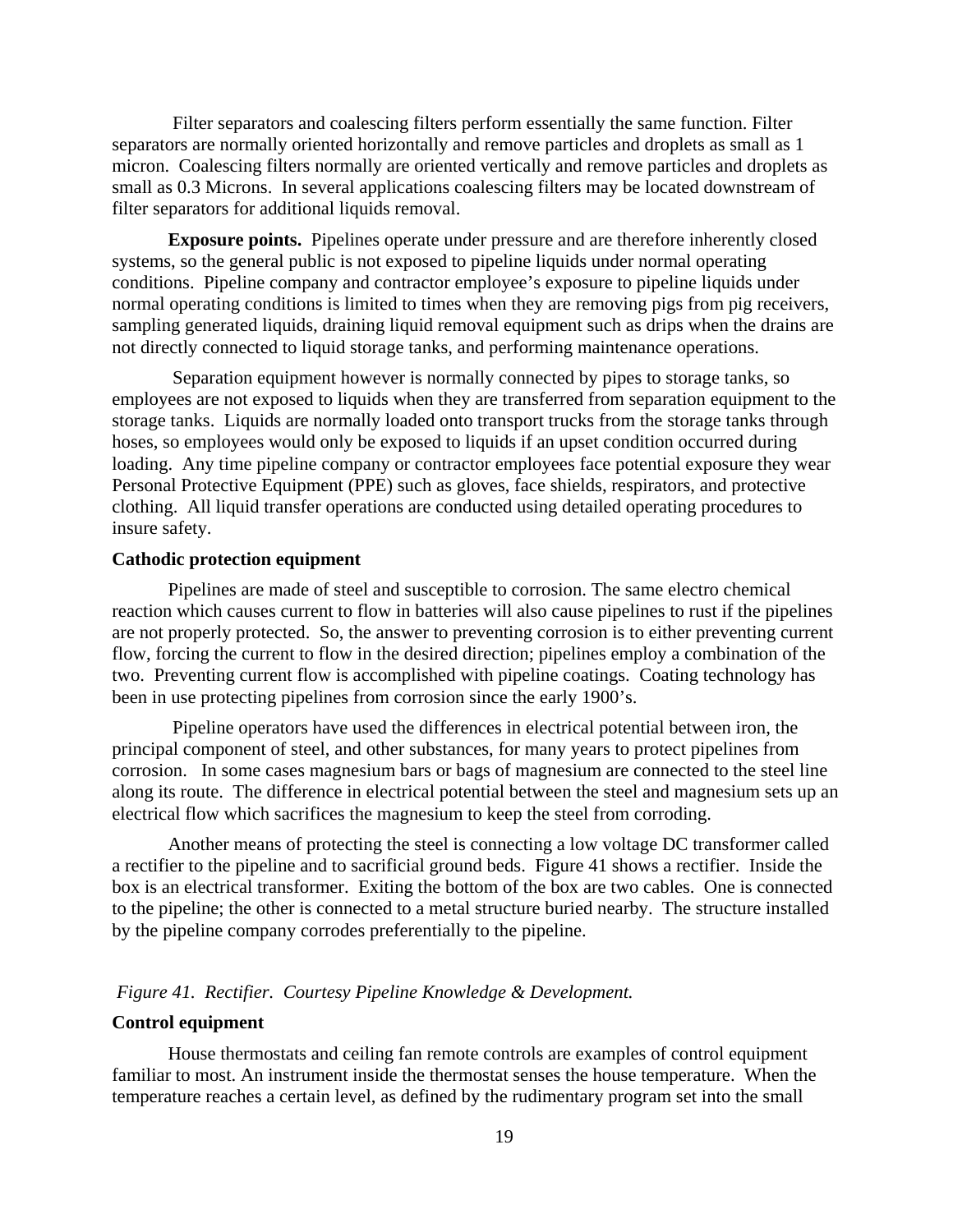microprocessor in the thermostat, a signal is sent to a switch which opens or closes to turn the power to the air-conditioner on heater on or off.

 Similarly, but on a much more sophisticated level, natural gas transmission pipelines use controls. Many of the instruments or switches are electrical or electronic, but some are air activated.[18](#page-19-0) Instruments and switches are connected to Supervisory Control and Data Acquisition (SCADA) systems which acquire data about pipeline operating conditions and send that information to either computers or humans to make decisions. After the decision is made, the SCADA system sends that decision to the device which will carry out the decision. When the pressure to a delivery point falls below a preset level for example, the SCADA system may automatically start another compressor or may send a signal to the central control room operators who then decides what action to take.

#### **Compressed air systems**

Compressed air is used for three purposes in natural gas compressor stations, starting engines (but not turbines), powering instruments and devices (like valve actuators), and general work purposes such as powering hand tools. Compressor stations with engine drivers use much more air than do other stations since air is introduced into the engine cylinders to get the engine moving before the pistons begin firing. Compressor stations normally have two air compressors for redundancy (Figure 42).

# *Figure 42. Air compressors in compressor station with engine drivers. Courtesy Pipeline Knowledge & Development.*

Since large amounts of air are needed to start the large reciprocating engine drivers turning, accumulator tanks are used to store the air so the amount needed is available (Figure 43).

## *Figure 43. Compressed air storage cylinders. Courtesy Pipeline Knowledge & Development.*

The cylinders on the right hold air dedicated to starting engines. Those on the right are used for instrument and auxiliary air which require smaller volumes of air than starting engines. Note the elevated lube oil tank in the center of the picture.

Instrument air is typically dried (moisture removed) to prevent internal corrosion of expensive instrumentation. It is then piped to individual control instruments which are usually grouped together for ease of piping and maintenance. These nine air valves shown in Figure 44 are located in the basement of a reciprocating engine station.

#### *Figure 44. Instrument air control manifold. Courtesy Pipeline Knowledge & Development.*

#### **Liquids sampling points**

 $\overline{a}$ 

As mentioned earlier, pipeline and station design varies based on a number of factors, so any individual pipeline or station will likely be different when it comes to liquids removal,

<span id="page-19-0"></span><sup>&</sup>lt;sup>18</sup> For more on controls see, Miesner, T. O. and Leffler, W. L., (2006) Oil and Gas Pipelines in Nontechnical Language, PennWell Publishing , Tulsa, OK, Chapter 8, SCADA, Controls and Leak Detection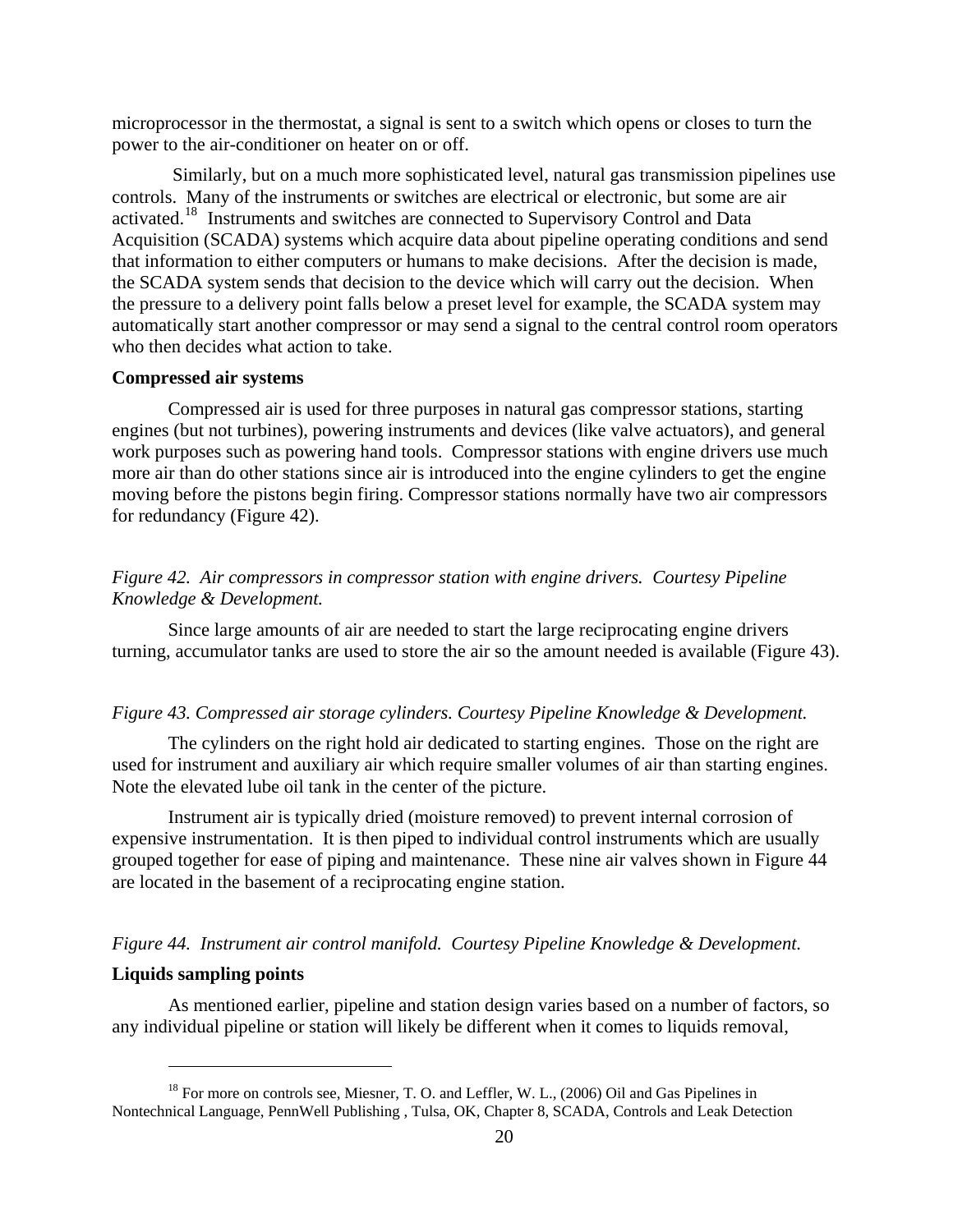sampling, and storage. In some cases essentially all the water and hydrocarbon liquids have condensed from the natural gas stream before it reaches the natural gas transmission pipeline, particularly those located remote from production area.

Most pipeline liquids collected in stations are connected by pipes to a central collection tank. This tank operates at near atmospheric pressure so a composite sample of the fluids removed at the station can be obtained rather easily, simply by draining some liquids from the tank into a flask. If individual gas steams or pieces of equipment need to be sampled, special arrangements must be made. A generic description of the potential sampling points follows.

- Mainline drips are directly connected to the pipeline and therefore under pipeline pressure. Consequently they cannot safely be sampled directly. The fluids must be drained into a collection tank which is then reduced to atmospheric pressure before a sample can be withdrawn.
- Meter station drips are smaller than pipeline drips and can be either above or below ground. Station drips are not normally piped to collection tanks; rather they are drained to a portable container making sampling easier. Meter drips however may collect liquids from several lines.
- Scrubbers and separators at compression stations are typically configured to remove liquids either from the lines as they enter the station or immediately prior to individual compressor units. In either case, extensive re-piping would be required to redirect individual pipelines to individual scrubbers or scrubber banks.
- Pig receivers normally serve individual lines for operating reasons. Once the pig arrives, the receiver can be depressurized and liquid, if any, can be manually sampled. Not all pipeline segments are pig-able however and, for those that are; pigging frequencies vary widely as established by the specific operating conditions of the line in question.

#### **Pipeline and Station Operations**

Distributed at various locations along the pipeline route are small offices from which the field operating staff is based. These people, assisted by contractors as needed, operate and maintain the pipelines $^{19}$  $^{19}$  $^{19}$ .

# **Field Operations**

 $\overline{a}$ 

Field operating duties include; measurement, testing and quality control, pipeline cleaning and pigging, line control, liquids management (collection, removal, and handling) relations with the public, security, right-of-way maintenance, and a myriad of other duties all aimed at safe, reliable, efficient operation in an environmentally responsible manner.

<span id="page-20-0"></span> $19$  Operations cause the pipeline to function such that it performs its intended purpose. Maintenance keeps the pipeline in operating condition at its current capacity. Field operations are those conducted along or near the pipeline's route. Some maintenance activities such as planning are conducted remote from the pipeline but most maintenance activities are conducted along the route. Control room operations are conducted at limited numbers of locations remote from the pipeline. Operations and maintenance are often performed by the same field people.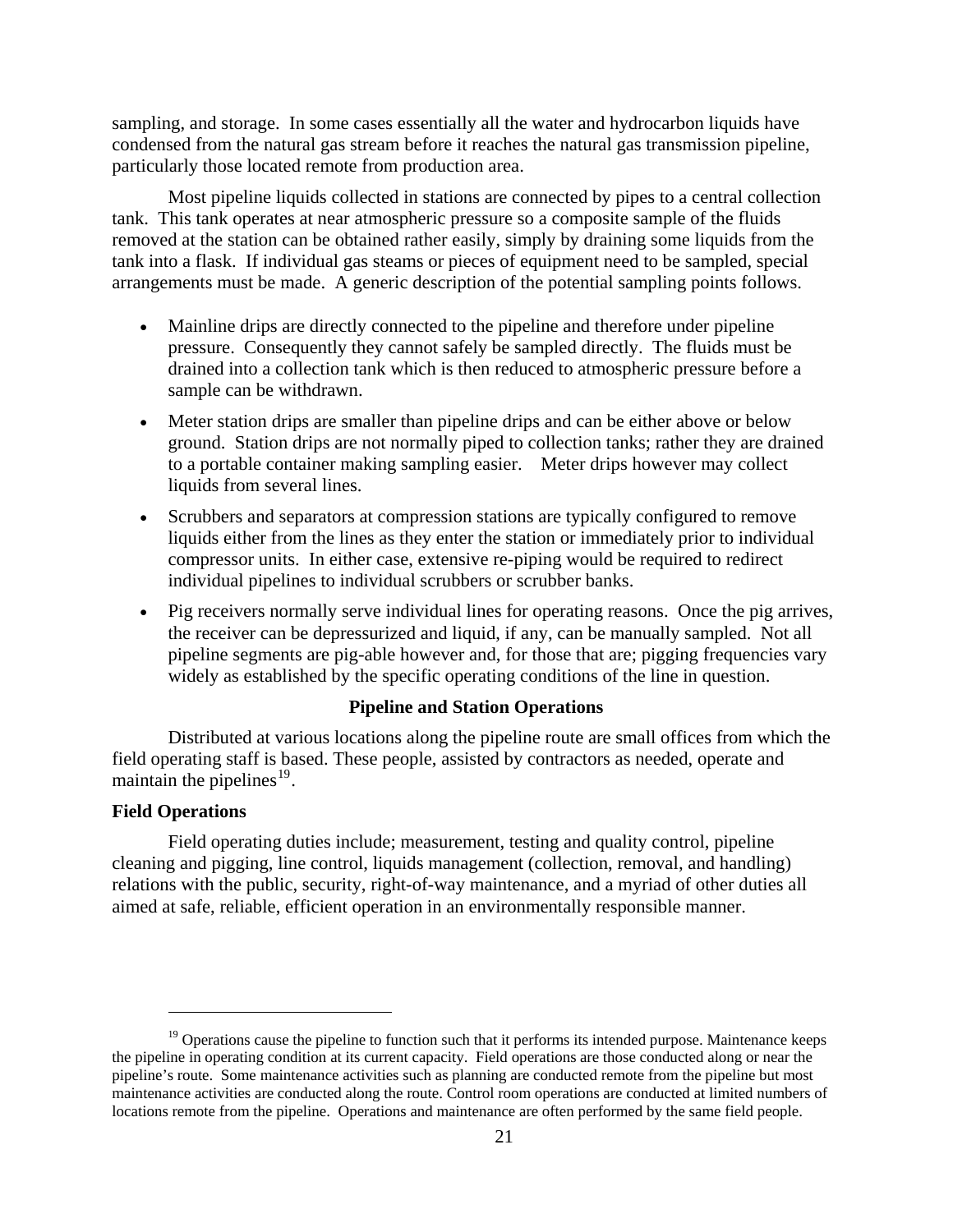#### **Central control room operations**

SCADA systems feed information about how the line is operating (pressures, flow rates, gas quality, driver and compressor status, valve positioning, and a host of other operating parameters to the central control room. This information is displayed on screens which are constantly monitored by control room operators (Figure 45).

#### *Figure 45. Control room operating console. Courtesy Pipeline Knowledge & Development.*

Some operating decisions are made automatically by the SCADA system, modulating a control valve for example to maintain pressures at preset levels. Other decisions are reserved for the human operator. Eight different screens can be displayed at one time on the console shown in Figure 45. Some screens provide information to the operator. Others allow the operator to click on an icon representing a piece of equipment which brings up a dialogue box which the operator than uses to start or stop equipment or make other control moves.

#### **Pipeline and Station Maintenance**

The development of technology over the past forty or fifty years has changed the definition of maintenance from "fix it when it breaks" to "fix it before it breaks". Instrumentation and computer modeling has progressed to the point where maintenance personnel focus on understating the condition of the asset and taking corrective actions to prevent failures. If failures do happen, company employees either make the repairs themselves, or supervise contractors who make the repairs.

#### **Pipeline maintenance**

 $\overline{a}$ 

Since the advent of Internal Line Inspection  $(III)$  tools<sup>[20](#page-21-0)</sup> in the 1960's (sometimes also called smart pigs) pipeline operators can obtain information about the pipeline's condition without having to dig it up. ILI tools flow through the line along with the gas. As they move along, the tools inspect the pipe wall for potential defects, commonly called anomalies. Interstate natural gas transmission companies do not commonly own the inspection tools. Rather, they contract with ILI vendors. Shortly after the ILI run in a particular section of pipe is completed, the vendor gives the company a report indicating the location and severity of any anomalies. Integrity engineers use these reports to plan their pipeline maintenance programs.

Some pipeline segments, and nearly all station piping, is "non-pig-able", meaning the pipe turns and restrictions in the lines are such that ILI tools cannot transit those sections. In the case of non-pig-able lines, pressure testing, direct assessment, and other proven technologies are used to determine line condition. If anomalies are detected, strict regulations, along with industry standards and company programs, establish the protocols regarding how those anomalies must be addressed.

Buried steel pipe would corrode if not protected so, monitoring the operation of, and maintaining cathodic protection, primarily coating, rectifiers, and ground beds is a key

<span id="page-21-0"></span> $^{20}$  Magnetic flux technology (MFL) is the primary ILI technology used to inspect interstate natural gas pipelines. As the tool travels through the pipe, it temporarily magnetizes the section it is passing through. Sensors located on the tool record differences in the magnetic flux the pipe can contain. Loss of flux in an area indicates a reduction in the amount of metal present.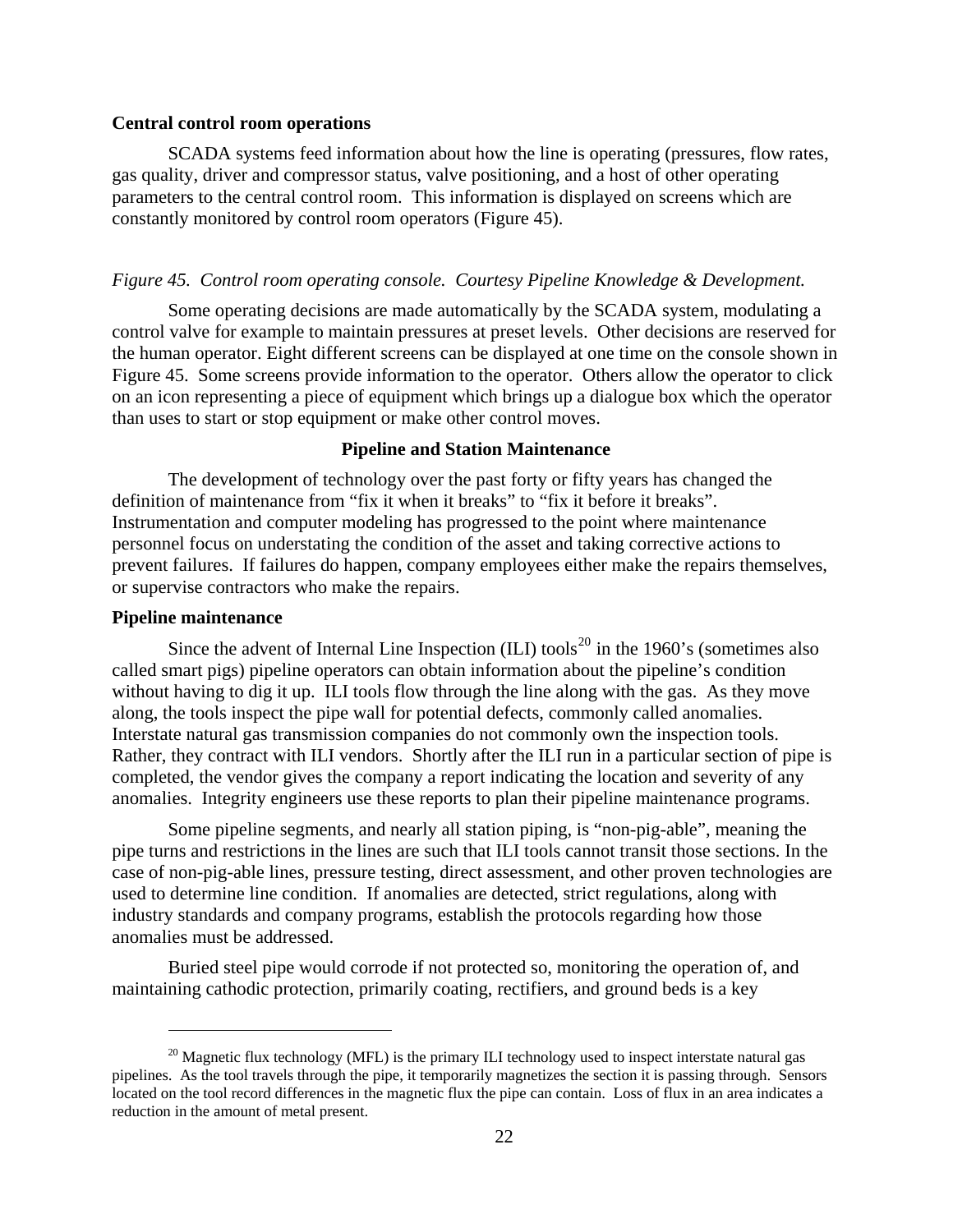maintenance task. Properly protected from corrosion, the life of steel pipe is not infinite, but it is quite long, on the order of hundreds of years.

If corrosion or other defects are found during ILI runs, the affected piece of the pipeline is unearthed to be visually inspected. If necessary, it is repaired or replaced enabling the repaired or replaced section, along with the balance of the pipeline, to continue providing safe and reliable service for many years. Figure 46 shows a section of pipeline being cut out and replaced with a new piece of pipe. The pipe on the right bank is a by-pass installed temporarily to maintain gas flow around the cut out section.

#### *Figure 46. Replacing a piece of pipe. Courtesy Pipeline Knowledge & Development.*

In addition to preventing corrosion and monitoring and repairing line condition, pipeline maintenance includes many other components such as line lowering, right-of-way surveillance and clearing, and line cleaning also sometimes called maintenance pigging (Figure 47).

#### *Figure 47. Loading a cleaning pig. Courtesy Pipeline Knowledge and Development.*

#### **Station maintenance**

Just as cars required regular maintenance, care, and sometimes repair, so do the myriad of compressors, drivers, valves, actuators, meters, motors, variable speed drives and other specialized equipment located at compressor, meter, valve, and pigging stations. Interstate natural gas transmission technicians and their contractors and vendors work to maintain all this equipment. Figure 48 shows the crank case of an integral engine and compressor open for maintenance work. Mechanics will inspect every component and setting, replacing any which are worn and adjusting settings and clearances as needed to return the engine and compressor to essentially original condition.

*Figure 48. Integral engine/compressor crank shaft. Courtesy Pipeline Knowledge & Development* 

#### **Conclusion**

Ubiquitous but largely unnoticed; every minute of every day the interstate natural gas network in North American moves natural gas to meet customer needs. Supplying nearly one quarter of the U.S. energy needs, the employees, contractors, suppliers, and vendors associated with the interstate natural gas transmission business provide safe, reliable, efficient, and environmentally responsible natural gas transportation.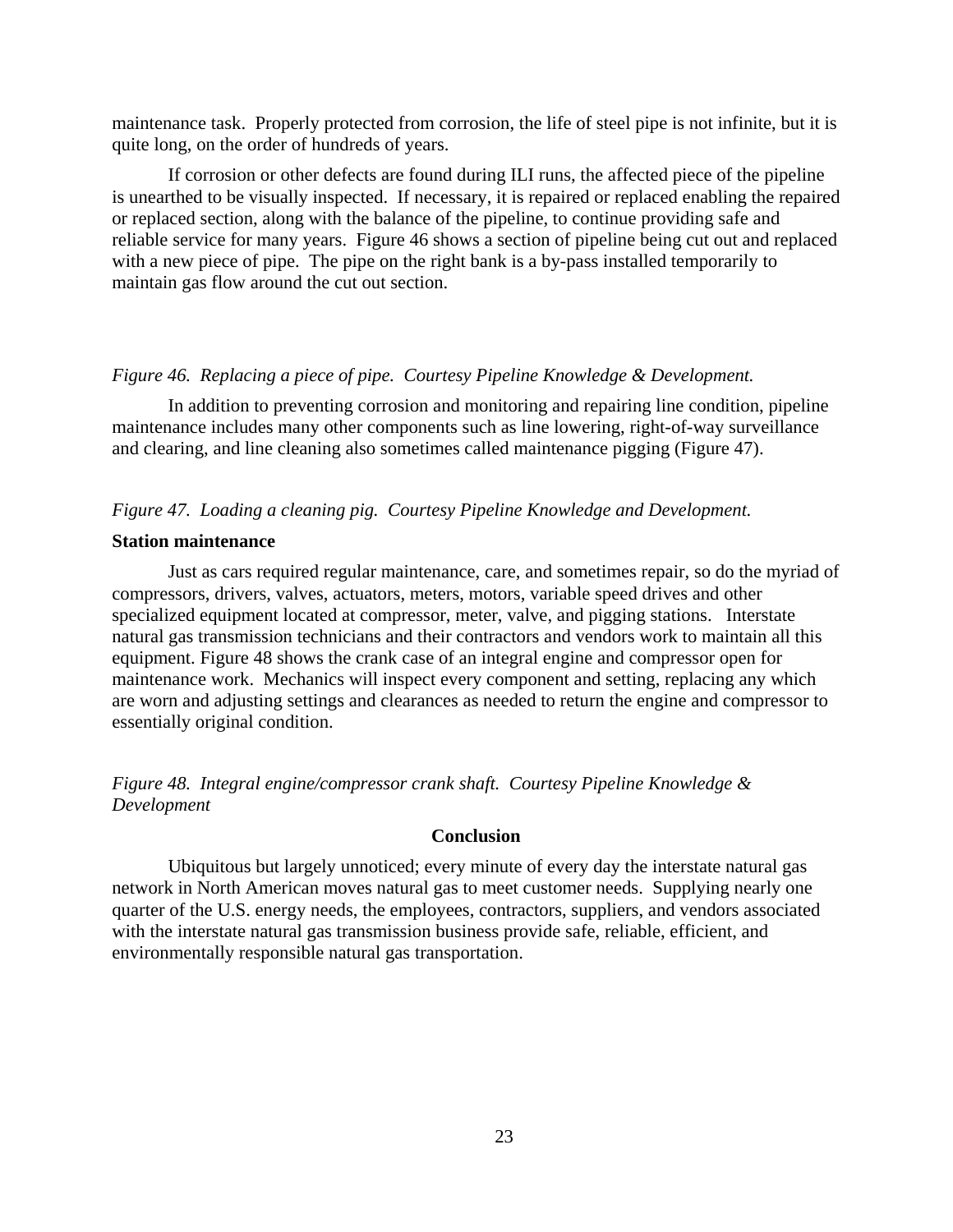# **Appendix A[21](#page-23-0)**

#### **The History of Natural Gas Transmission Rates**

The revenue equation is classically quantity multiplied by price (rate), and natural gas transmission lines are no exception. Natural gas transmission rates, the price per quantity shipped, have been tightly intertwined with regulations ever since 1935 when passage of the Public Utility Holding Company Act gave the federal government jurisdiction over the companies owing these lines – but not over the lines themselves. Three years later, however, passage of the Natural Gas Act gave the Federal Power Commission (FPC) authority to directly regulate the lines. Armed with the power to regulate but only the sketchy instructions that rates charged by interstate natural gas pipelines must be "just and reasonable", the FPC experimented with methods to carry out their regulatory mandate.

The gas pipeline business model of the time consisted of more than simply charging for natural gas transportation and storage services. Rather, the pipeline companies purchased gas from producers, transported it to customers (storing it along the way if required), and sold it at a "bundled" price. The entire process from the well head purchase price to the final customer price was regulated. Regulatory schemes that sounded simple and straight forward enough – allow cost recovery and a fair return on investment – proved difficult to implement.

Finally, forty years after passage of the Natural Gas Act, the Natural Gas Policy Act (NGPA) was passed by Congress in 1978. It abolished the Federal Power Commission replacing it with the Federal Energy Regulatory Commission (FERC) ushering in a new age of pipeline regulations (and rates). The NGPA had three primary objectives;

- create a single national natural gas market,
- allow market forces rather than regulations to establish the market price of natural gas, and
- Balance natural gas supply and demand.

 $\overline{a}$ 

These three objectives sounded simple enough but the devil is always in the details and between 1978 and 1992, the newly formed FERC and the industry struggled to transform the natural gas business. The turbulent1980's saw a new market driven model begin to evolve as the FERC issued orders and industry struggled to comply. Lawsuits abounded among regulators, gas transmission companies, producers, and consumers. One story related to the author typifies this period; the vice president of operations for a natural gas pipeline company called the vice president of natural gas at a producing company, inviting him to speak at an industry conference and golf in his foursome, and informing him the transmission company was suing the producing company to settle a contract – all in the same phone call.

Finally in 1992 the FERC issued Order 636. Sometimes referred to as the Final Restructuring Rule, Order 636 completed the process of "unbundling" natural gas prices from the

<span id="page-23-0"></span><sup>&</sup>lt;sup>21</sup> Taken from Miesner, Tom,  $(2009)$  A Practical Guide to US Natural Gas Transmission Pipeline Economics, PennEnergy,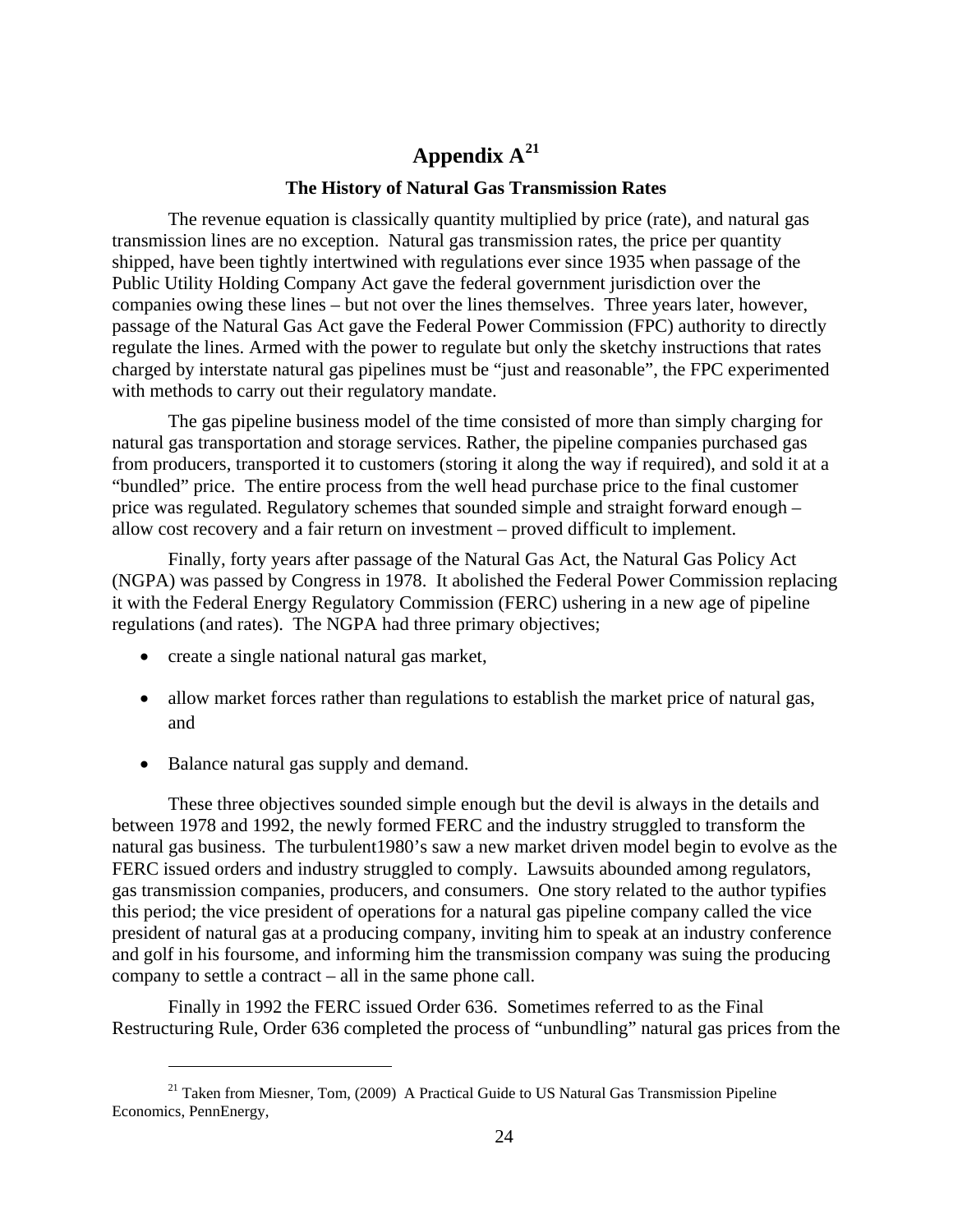cost of transporting and storing it. Natural gas prices have been decontrolled but transportation and storage rates and services continue to have regulated components.

Order 636 fundamentally changed then natural gas business, including natural gas pipelines and subsequent orders have been needed to clarify how various aspects of the industry should function. Appendix B contains a summary of the various FERC orders affecting natural gas pipelines since 1992. One of the major changes promulgated by Order 636 was electronic bulletin boards. They may have seemed a novelty in 1992 when the FERC issued Order 636 but now are indispensible communication and management tools.

# **"Just and Reasonable"**

 $\overline{a}$ 

The Natural Gas Act (NGA) required that rates charged by interstate pipeline must be "just and reasonable". Economic theory proposes any entity with market power should be regulated to prevent abuse of that power. Back in 1906 for example, Congressman Charles Townsend wrote an article for the New York Times discussing the monopolies of the railroads and the need to for the Interstate Commerce Commission to regulate their rates.<sup>[22](#page-24-0)</sup>

The large capital investments needed to construct transmission pipelines, along with the economies of scale associated with operating larger diameter pipelines, suggests the number of pipelines extending from individual supply sources to demand centers will be limited. Early regulators thought of natural gas pipelines as "natural monopolies" leading them to conclude the Cost of Service (COS) theory of rate regulation was the appropriate approach. In a nutshell the COS approach allows companies to recover their expenses and earn a "fair" return on their equity<sup>[23](#page-24-1)</sup>. Under COS all costs are totaled and divided by total quantities to calculate individual rates. But, with multiple rate categories and locations allocating costs between the categories and locations can become complex. Natural gas pipeline and storage companies have departments which specialize in keeping up with rates and rate related developments as does the FERC. There are also consulting companies ready to provide expertise and assistance as requested.

<span id="page-24-0"></span> $^{22}$  Townsend, Charles E... (January 7, 1906). Government Rate Making for the Railroads, The New York Times <sup>23</sup> In June of 1999 the FERC published a Cost of Service Manual, which can be downloaded at

<span id="page-24-1"></span>www.**ferc.gov**[/industries/gas/gen-info/](http://www.ferc.gov/industries/gas/gen-info/cost-of-service-manual.doc)**cost**-**of**-**service**-manual.doc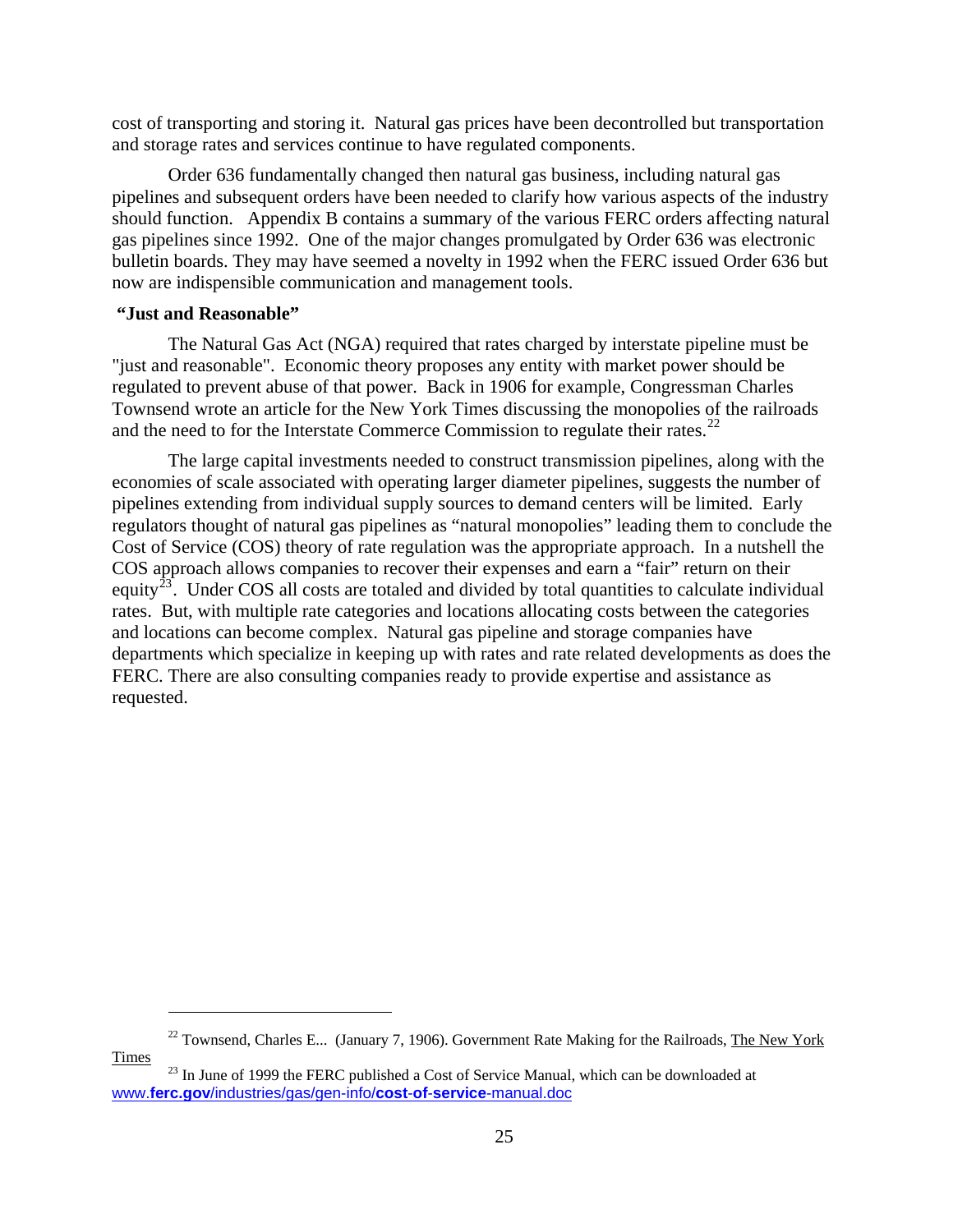# **Appendix B[24](#page-25-0)**

# **Key FERC Orders, 1992-2008**

| <b>Date</b><br><b>Issued</b> | Order No.                     | <b>Effect of Order</b>                                                                                                                                                                                                                                                                                                                                                                              |
|------------------------------|-------------------------------|-----------------------------------------------------------------------------------------------------------------------------------------------------------------------------------------------------------------------------------------------------------------------------------------------------------------------------------------------------------------------------------------------------|
| 1992                         | Order <sub>636</sub>          | Required interstate pipeline companies to provide open access<br>transportation and storage and to separate sales and transportation<br>services completely. Mandated capacity release, electronic bulletin<br>boards, and straight fixed-variable rate design (where all fixed<br>transmission and storage costs are billed through the pipeline's<br>reservation charge).                         |
| 1994                         | Order 563                     | Consolidated requirements for standardized electronic bulletin<br>boards (EBB) and downloadable files set under Order 636.                                                                                                                                                                                                                                                                          |
|                              | Gathering<br>Policy<br>Orders | Issued several orders clarifying FERC's gathering policy.<br>Determined it did not have jurisdiction over gathering affiliates of<br>interstate pipelines. Retained the right to disregard the separate<br>corporate structures if a pipeline company abuses the<br>pipeline/affiliate interrelationship.                                                                                           |
| 1998                         | Order 587                     | Required all interstate pipeline companies to implement fully<br>functional Web sites to replace their current EBB systems by June 1,<br>2000. Established scheduling priority for intraday nominations.<br>Incorporated most recent standards of Gas Industry Standards Board<br>(GISB).                                                                                                           |
| 2000                         | Order <sub>637</sub>          | Allowed capacity holders to trade their rights in secondary market<br>transactions. Suspended price caps for the sale of short term (less<br>than one year) released capacity until September 30, 2002. Refined<br>regulations for segmenting capacity to give shippers more flexibility<br>and expanded pipeline reporting requirements on market transactions<br>to increase market transparency. |
| 2002                         | Order <sub>637</sub>          | Decided not to lift the price caps on capacity release transactions<br>after 2-year pilot.                                                                                                                                                                                                                                                                                                          |
| 2003                         | Order 2004                    | Established combined standards of conduct for electric public<br>utilities and interstate natural gas pipeline companies. Broadened the<br>definition of an energy affiliate to include both physical and<br>financial transactions by marketing and non-marketing pipeline<br>affiliates.                                                                                                          |
|                              | Order 644                     | Addressed standards of ethical behavior applicable to buying and<br>selling natural gas and reporting data. Prohibits actions that are                                                                                                                                                                                                                                                              |

<span id="page-25-0"></span><sup>&</sup>lt;sup>24</sup> Taken from Miesner, Tom, (2009) A Practical Guide to US Natural Gas Transmission Pipeline Economics, PennEnergy,

 $\overline{a}$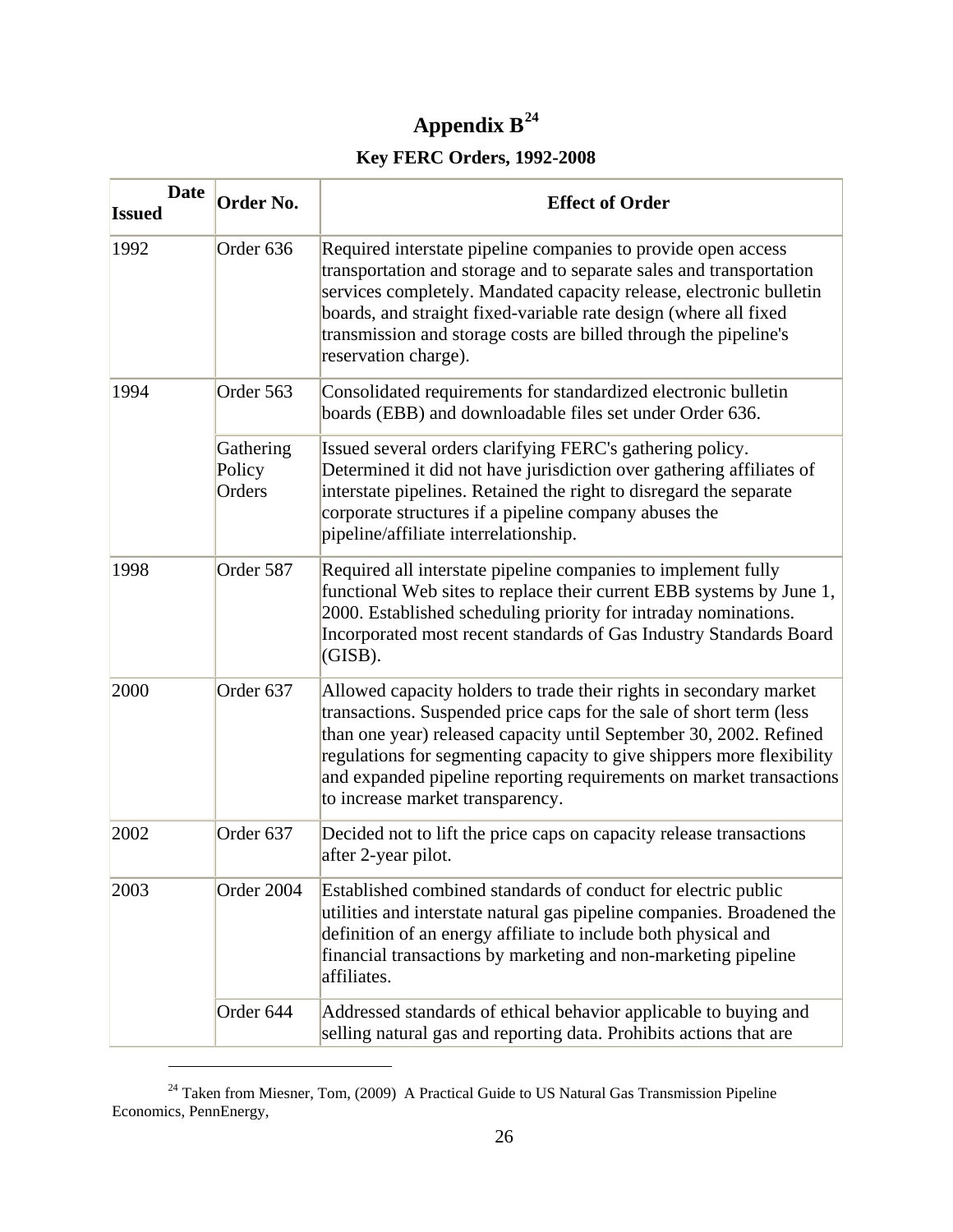|      |            | without a legitimate business purpose and could manipulate market<br>prices or conditions, such as "wash" trades and collusion. Gas sellers<br>are not required to report trade data to index publishers, but if they<br>do so, they must provide accurate, complete and factual information.                                                                                                                                                                                                                                                                                                                              |
|------|------------|----------------------------------------------------------------------------------------------------------------------------------------------------------------------------------------------------------------------------------------------------------------------------------------------------------------------------------------------------------------------------------------------------------------------------------------------------------------------------------------------------------------------------------------------------------------------------------------------------------------------------|
| 2004 | Order 2004 | On rehearing (April 2004) FERC reaffirmed the need for the rule and<br>clarified that it does not apply to affiliate gatherers, processors, and<br>intrastate pipelines that have interactions with transmission pipelines<br>but do not "engage in" nor are "involved in" transmission<br>transactions. FERC upheld the rule's provisions that allow shared<br>employees, such as officers and directors, to receive non-public<br>operational information as long as they do not act as a conduit for<br>sharing that information. The date for full compliance was extended<br>from June 1, 2004, to September 1, 2004. |
| 2005 | Order 2005 | Reaffirmed and clarified FERC rules establishing requirements<br>governing the conduct of open seasons for capacity for future Alaska<br>natural gas pipeline projects.                                                                                                                                                                                                                                                                                                                                                                                                                                                    |
|      | Order 673  | Rescinded various sections of 644 regarding selling of unbundled<br>natural gas sales services which were no longer needed after passage<br>of the Energy Policy Act of 2005 gave the FERC anti-manipulative<br>power over the same matters.                                                                                                                                                                                                                                                                                                                                                                               |
| 2006 | Order 678  | Included a more expansive definition of the relevant product market<br>for storage that would include, to the extent they can be shown to be<br>good substitutes for storage, available pipeline capacity, local gas<br>production and liquefied natural gas terminals and allows an<br>applicant to request authority to charge "market-based rates even if a<br>lack of market power has not been demonstrated, in circumstances<br>where market-based rates are in the public interest and necessary to<br>encourage the construction of storage capacity                                                               |
|      | Order 682  | Required that jurisdictional natural gas companies report damage to<br>facilities as the result of a natural disaster or terrorist activity that<br>results in a reduction in pipeline throughput or storage deliverability.                                                                                                                                                                                                                                                                                                                                                                                               |
|      | Order 686  | Expanded the types of natural gas projects permitted under blanket<br>certificate authority and increased the cost limits that apply to<br>blanket projects. Also clarified that a natural gas company is not<br>necessarily engaged in an unduly discriminatory practice if it charges<br>different customers different rates for the same service based on the<br>date that customers commit to service. Allowed interstate natural gas<br>pipelines to employ the streamlined blanket certificate procedures<br>for larger projects and for a wider variety of types of projects.                                       |
|      | Order 687  | Establish a process for developing schedules for the completion of<br>reviews of requests for authorizations for proposed projects and<br>compiling a consolidated record.                                                                                                                                                                                                                                                                                                                                                                                                                                                 |
| 2007 | Order 698  | Mandated certain voluntary standards already promulgated by the                                                                                                                                                                                                                                                                                                                                                                                                                                                                                                                                                            |